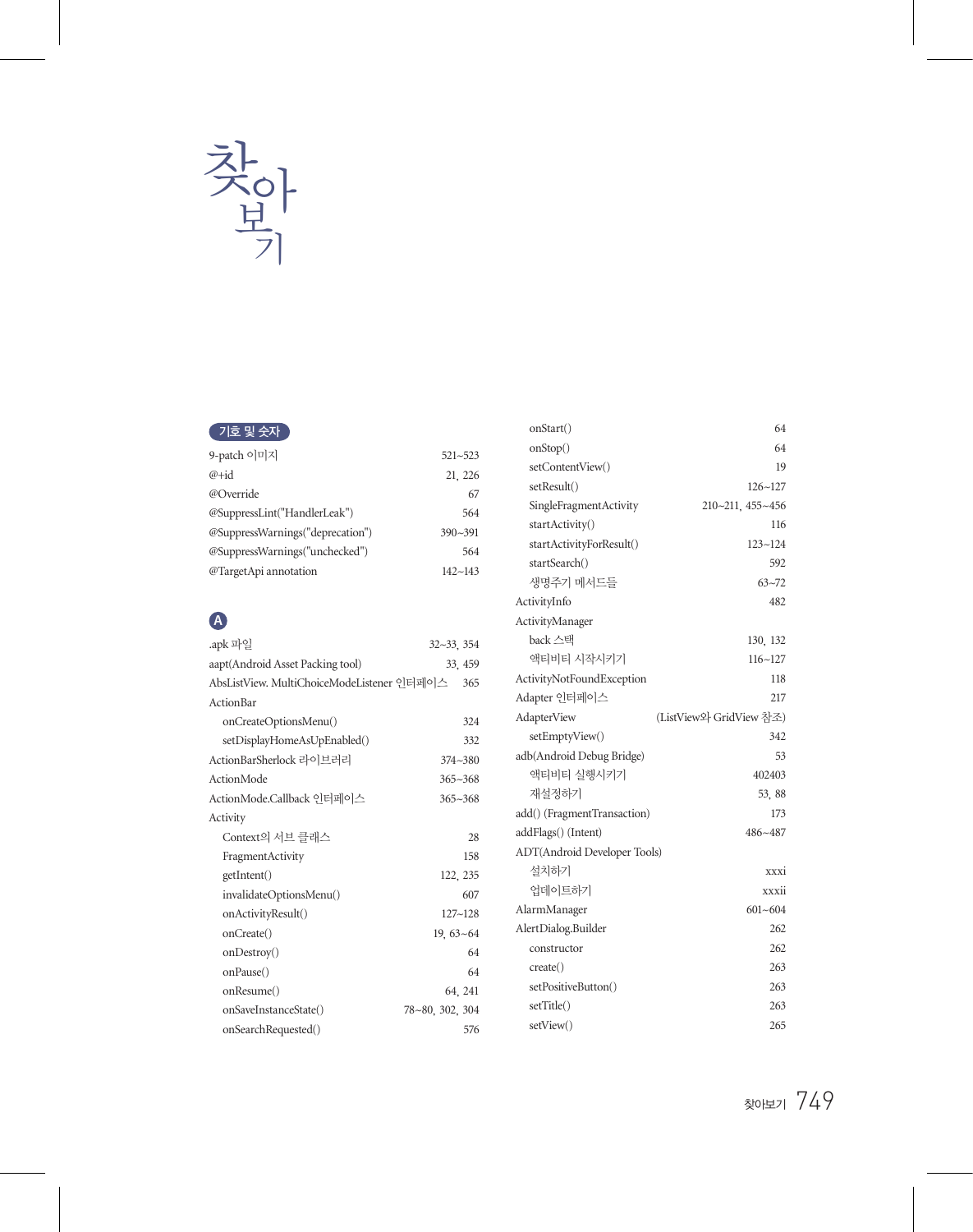| AlertDialog                          | $260 - 264$      |
|--------------------------------------|------------------|
| am(activity manager) 도구              | 403              |
| ancestral navigation(선조 내비게이션)       | $330 - 336$      |
| Android Virtual Device(AVD) 매니저      | $30 - 32$        |
| android.os.Environment               | 354              |
| android.support.v4.app.Fragment      | 287              |
| android.text.format.DateFormat       | 200              |
| android.util.Log                     | (Log 참조)         |
| android:actionViewClass              | 589              |
| android:background                   | 513              |
| android:configChanges                | 649              |
| android:contentDescription           | 62               |
| android:drawable                     | 369              |
| android:drawablePadding              | 58               |
| android:drawableRight                | 58               |
| android:focusable                    | 229              |
| android:icon                         | 323              |
| android:layout_gravity               | $75 - 76$        |
| android:layout_height                | 14               |
| android:layout_weight                | 197~199, 384     |
| android:layout_width                 | 14, 384          |
| android:minSdkVersion                | $137 - 138$      |
| android:orientation                  | 15               |
| android:padding                      | 190              |
| android:protectionLevel              | $629 - 630$      |
| android:resource                     | 580              |
| android:screenOrientation            | 387              |
| android:showAsAction                 | 322              |
| android:state_activated              | 369              |
| android:state_pressed                | 515              |
| android:stretchColumns               | 498              |
| android:stretchMode                  | 529              |
| android:targetSdkVersion             | $137 - 138$      |
| android:theme                        | 286~287          |
| AndroidManifest.xml                  | (매니페스트 참조)       |
| API 레벨                               | (SDK 버전 참조)      |
| appendQueryParameter() (Uri.Builder) | 539              |
| ArrayAdapter<1>                      | 217~218          |
| ArrayList                            | 203              |
| AsyncTask                            |                  |
| cancel()                             | 549              |
| doInBackground()                     | 532~533, 548~549 |
| onPostExecute()                      | 547              |
| onProgressUpdate()                   | 549              |
| publishProgress()                    | 549              |
|                                      |                  |

| ys. HandlerThread           | 570         |
|-----------------------------|-------------|
| 백그라운드 스레드로 실행하기             | $532 - 534$ |
| AsyncTaskLoader             | 716         |
| <b>AttributeSet</b>         | 656         |
| AVD(Android Virtual Device) |             |
| 생성하기                        | $30 - 31$   |
| 태블릿의 AVD                    | 454         |

## **B**

| Back 버튼                                  | 71~72, 484  |
|------------------------------------------|-------------|
| back 스택                                  | $130 - 132$ |
| beginTransaction() (FragmentTransaction) | 173         |
| Bitmap.recycle()                         | 426         |
| Build.VERSION.SDK INT                    | 142         |
| Bundle                                   |             |
| onCreate()                               | 79          |
| onSaveInstanceState()                    | $78 - 80$   |
| putCharSequence()                        | 237         |
| putInt()                                 | 237         |
| putSerializable()                        | 237         |
| 프래그먼트 인자 번들                              | $237 - 238$ |
| ImageButton                              | $61 - 62$   |
| 상속 다이어그램                                 | 62          |
| 아이콘 추가하기                                 | 58          |
|                                          |             |

# **C**

| Calendar                   | 271         |
|----------------------------|-------------|
| Callbacks 인터페이스            | $463 - 472$ |
| Camera                     |             |
| getSupportedPictureSizes() | 411         |
| getSupportedPreviewSizes() | 395         |
| open()                     | 388         |
| Parameters 내부 클래스          | 395, 411    |
| PictureCallback 인터페이스      | $408 - 411$ |
| release()                  | 388         |
| setPreviewDisplay()        | 393         |
| ShutterCallback 인터페이스      | $408 - 411$ |
| startPreview()             | 393         |
| stopPreview()              | 393         |
| takePicture()              | 409, 411    |
| cancel() (AlarmManager)    | 602         |
| cancel() (AsyncTask)       | 549         |
| Canvas                     | 663         |
|                            |             |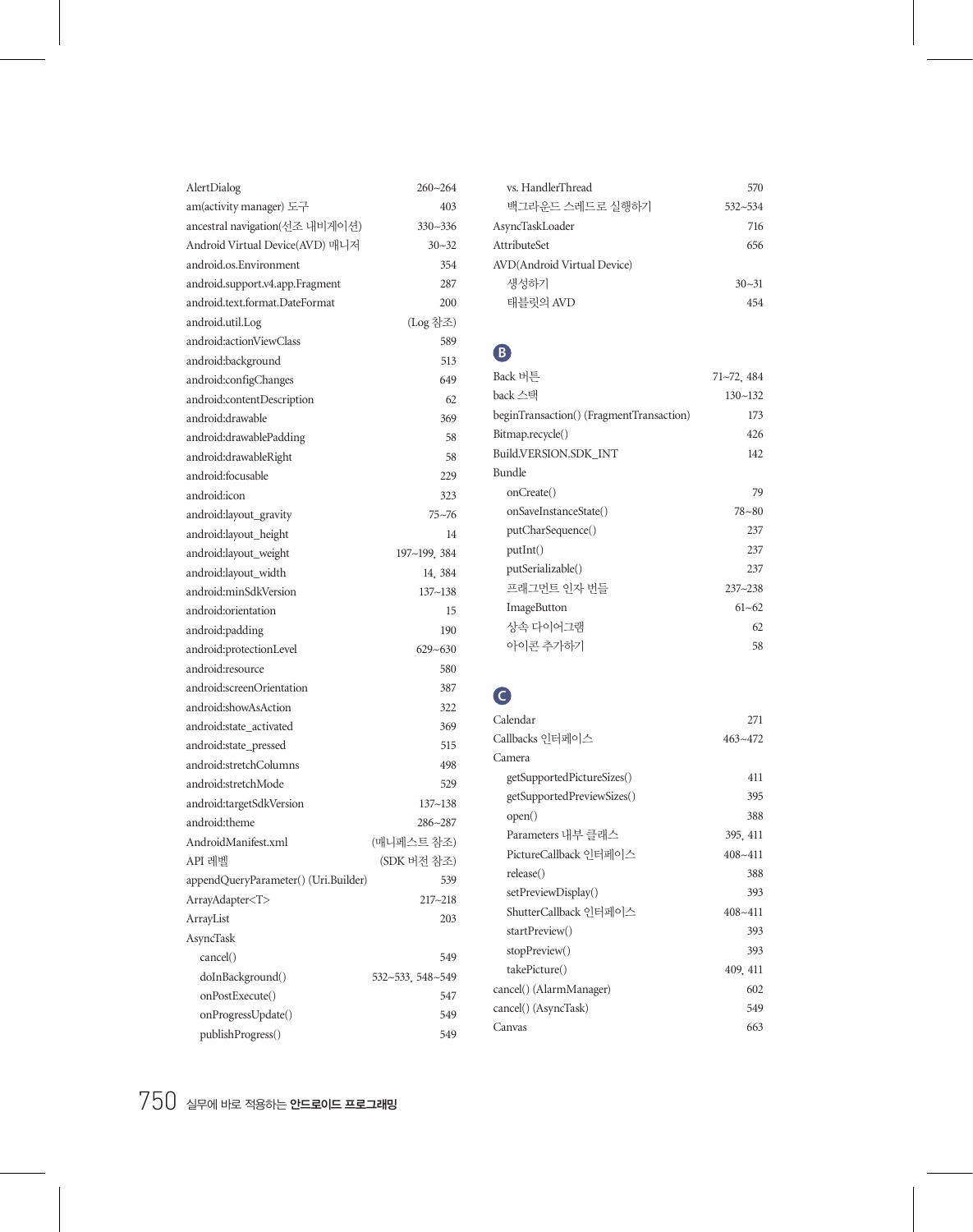| CheckBox                          | 181         |
|-----------------------------------|-------------|
| 포커스 가능                            | 229         |
| CHOICE_MODE_MULTIPLE_MODAL        | 365         |
| ComponentName                     | 484         |
| ConnectivityManager               | 597         |
| ContentProvider                   | 449         |
| ContentResolver                   | 449         |
| Context                           |             |
| getSharedPreferences()            | 586         |
| 리소스 ID                            | 28          |
| 명시적 이테트                           | $117 - 119$ |
| 시글톤                               | $203 - 204$ |
| 애플리케이션 커텍스트                       | 204         |
| 입력과 출력                            | 347, 355    |
| ContextMenu.ContextMenuInfo 인터페이스 | 363         |
| create() (AlertDialog.Builder)    | 263         |
| create() (MediaPlayer)            | 291         |
| createChooser() (Intent)          | $445 - 446$ |
| Cursor                            | 687, 697    |
| CursorAdapter                     | 701         |
| CursorLoader                      | 716         |
| CursorWrapper                     | 698         |

# **D**

| /data/app 디렉터리                     | 354         |
|------------------------------------|-------------|
| /data/data 디렉터리                    | 343         |
| Dalvik Debug Monitor Service       | (DDMS 참조)   |
| Dalvik virtual machine(달빅 가상 머신)   | 489         |
| Date                               | $270 - 271$ |
| <b>DatePicker</b>                  | 265         |
| DatePickerDialog                   | 260         |
| DDMS(Dalvik Debug Monitor Service) | $87 - 88$   |
| DDMS 퍼스펙티브                         | $87 - 88$   |
| DEFAULT(Intent)                    | 488         |
| density-independent pixel          | (dip 참조)    |
| deprecation                        |             |
| deprecated 메서드 사용하기                | $431 - 433$ |
| 아드로이드에서                            | $431 - 433$ |
| detach() (FragmentTransaction)     | 255         |
| Dialog                             | $259 - 260$ |
| DialogFragment                     | 260         |
| onCreateDialog()                   | 262         |
| show()                             | 263         |
| 이미지 보여주기                           | 428         |

| dip(density-independent pixel) | 188          |
|--------------------------------|--------------|
| doInBackground() (AsyncTask)   | 532          |
| dp(density-independent pixel)  | 188          |
| draw() (View)                  | 663          |
| draw9patch 도구                  | 522          |
| drawable                       | $510 - 512$  |
| 9-patch 이미지                    | 519~523      |
| ecorner                        | 512          |
| 계조도(gradient)                  | 512, 518     |
| 레이어 리스트 drawable               | $516 - 517$  |
| 문서                             | 512          |
| 상태 리스트 drawable                | 369, 514~516 |
| 인셋(inset)                      | $516 - 517$  |
| 참조하기                           |              |
| drawing(그리기)                   |              |
| Canvas에서 그리기                   | 663          |
| onDraw()                       | 663          |
| Paint                          | 663          |
| Surface에서 그리기                  | 390          |
|                                |              |

# **E**

| EditText | 165 |
|----------|-----|
|          |     |

# **F**

| fill_parent              | 14            |
|--------------------------|---------------|
| Fragment                 |               |
| getActivity()            | 207, 232, 234 |
| getArguments()           | 239           |
| getTargetFragment()      | 273           |
| getTargetRequestCode()   | 273           |
| newInstance()            | 238           |
| onActivityResult()       | 269           |
| onContextItemSelected()  | 362           |
| onCreate(Bundle)         | 168           |
| onCreateContextMenu()    | 360           |
| onCreateOptionsMenu()    | 325, 328      |
| onCreateView()           | 169           |
| onOptionsItemSelected()  | 329           |
| onPrepareOptionsMenu()   | 607           |
| onSaveInstanceState()    | 168, 297      |
| registerForContextMenu() | 361           |
| setArguments()           | 237           |
| setHasOptionsMenu()      | 326           |
|                          |               |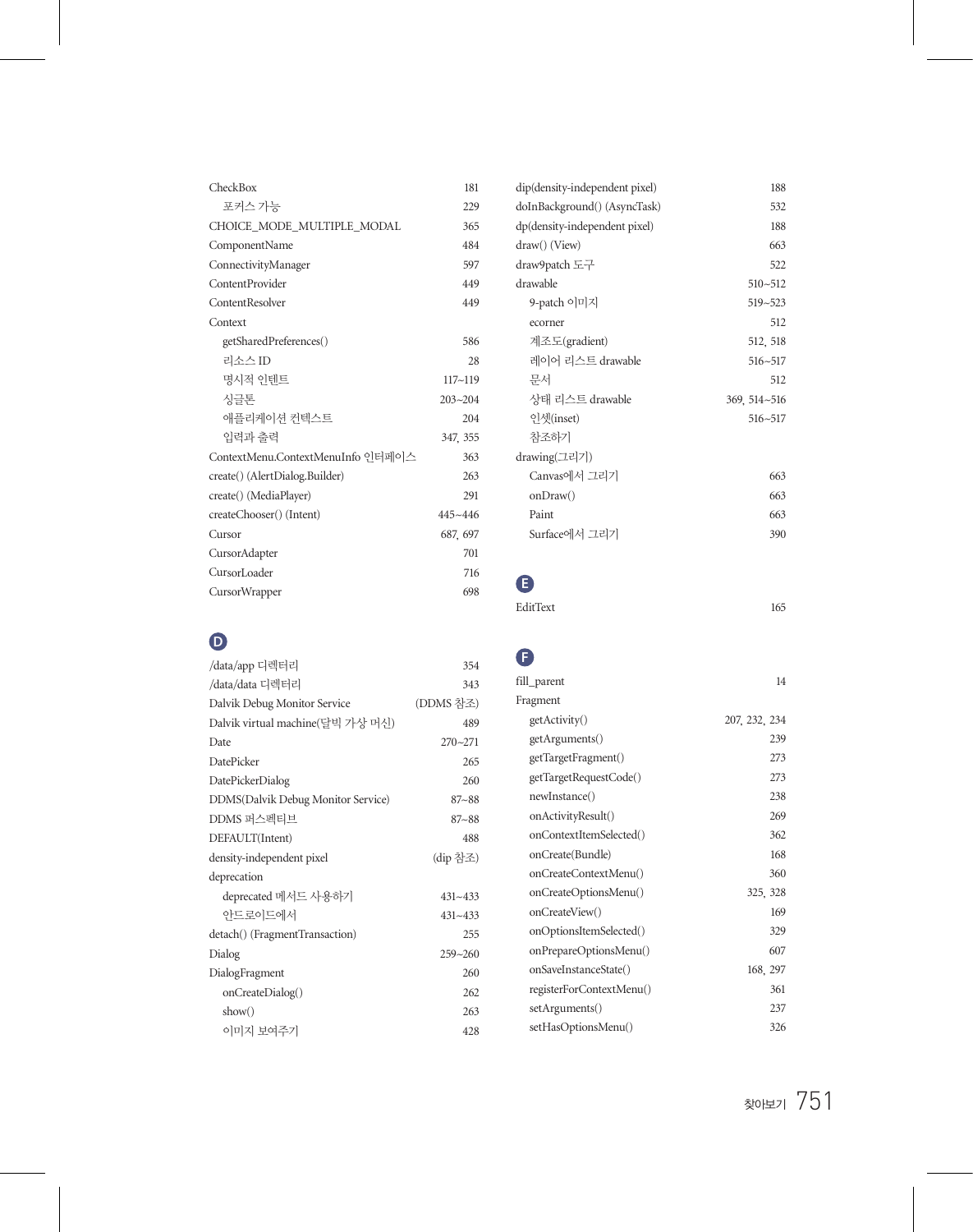| setRetainInstance()         | 298          |
|-----------------------------|--------------|
| setTargetFragment()         | 273, 274     |
| startActivityForResult()    | 243          |
| 네이티브 라이브러리에서                | 178          |
| 지워 라이브러리에서                  | 157          |
| FragmentActivity(지워 라이브러리의) | 157          |
| FragmentManager             |              |
| 레이아우 프래그먼트                  | 288          |
| 장치 방향 전화시 역함                | 297          |
| 프래그먼트 생명주기                  | $175 - 177$  |
| 프래그먼트 추가하기                  | $171 - 175$  |
| 하는 일                        | 171          |
| FragmentManageronResume()   | 241          |
| FragmentPagerAdapter        | 254          |
| FragmentStatePagerAdapter   | 249          |
| getCount()                  | 249~250      |
| getItem()                   | 249~250      |
| setOffscreenPageLimit()     | 252          |
| FragmentTransaction         |              |
| add()                       | 173          |
| beginTransaction()          | 173          |
| detach()                    | 255          |
| remove()                    | 255          |
| FrameLayout                 |              |
| merge 태그 사용                 | 103          |
| 설명                          | 75           |
| 프래그먼트의 컨테이너 뷰로 사용하기         | 163~164, 456 |

# **G**

| Gallery                                                 | 256           |
|---------------------------------------------------------|---------------|
| gen 디렉터리                                                | 19            |
| getAction() (MotionEvent)                               | 658           |
| getActiveNetworkInfo() (ConnectivityManager) 597~598    |               |
| getActivity() (Fragment)                                | 207, 232, 234 |
| getArguments() (Fragment)                               | 239           |
| getBackgroundDataSetting()(ConnectivityManager) 597~598 |               |
| getBooleanExtra() (Intent)                              | 122           |
| getBroadcast() (PendingIntent)                          | 675           |
| getCount() (FragmentStatePagerAdapter)                  | $249 - 250$   |
| getDefaultSharedPreferences() (PreferenceManager)       | 586           |
| getInputStream() (HttpURLConnection)                    | 531           |
| getIntent() (Activity)                                  | 122, 235      |
| getItem() (FragmentStatePagerAdapter)                   | 249~250       |
| getListAdapter() (ListFragment)                         | 223           |

| getLoaderManager() (LoaderManager)       | 716 |
|------------------------------------------|-----|
| getMenuInfo() (MenuItem)                 | 363 |
| getOutputStream() (HttpURLConnection)    | 531 |
| getReadableDatabase() (SQLiteOpenHelper) | 691 |
| getSearchableInfo() (SearchView)         | 590 |
| getService() (PendingIntent)             | 602 |
| getSharedPreferences() (Context)         | 586 |
| getTargetFragment() (Fragment)           | 273 |
| getTargetRequestCode() (Fragment)        | 273 |
| getWritableDatabase() (SQLiteOpenHelper) | 691 |
| GPS                                      |     |
| ACCESS FINE LOCATION 퍼미션 추가하기            | 677 |
| ACCESS MOCK LOCATION 퍼미션 추가하기            | 684 |
| uses-feature 사용하기                        | 677 |
| GridView<br>(AdapterView, ListView 참조)   |     |
| setOnItemClickListener()                 | 640 |
| 열(column) 보여주기                           | 529 |

### **H**

| Handler           | 560               |
|-------------------|-------------------|
| HandlerThread     |                   |
| vs. AsyncTask     | 570               |
| 다우로드 처리하기         | 557               |
| -hdpi 접미사         | 55                |
| Home 버튼           | 72                |
| HOME 카테고리(Intent) | 488               |
| HTTP 네트워킹         | 526, 530~532, 536 |
| HttpURLConnection |                   |
| getInputStream()  | 531               |
| getOutputStream() | 531               |
| 클래스               | 531               |

#### **I**

| <b>ImageButton</b>           | $61 - 62$ |
|------------------------------|-----------|
| ImageView                    | 421       |
| import 문 구성하기                | 23.29     |
| include(레이아웃)                | 503       |
| initLoader() (LoaderManager) | 717       |
| InputStream                  |           |
| read()                       | 531       |
| Intent                       |           |
| addFlags()                   |           |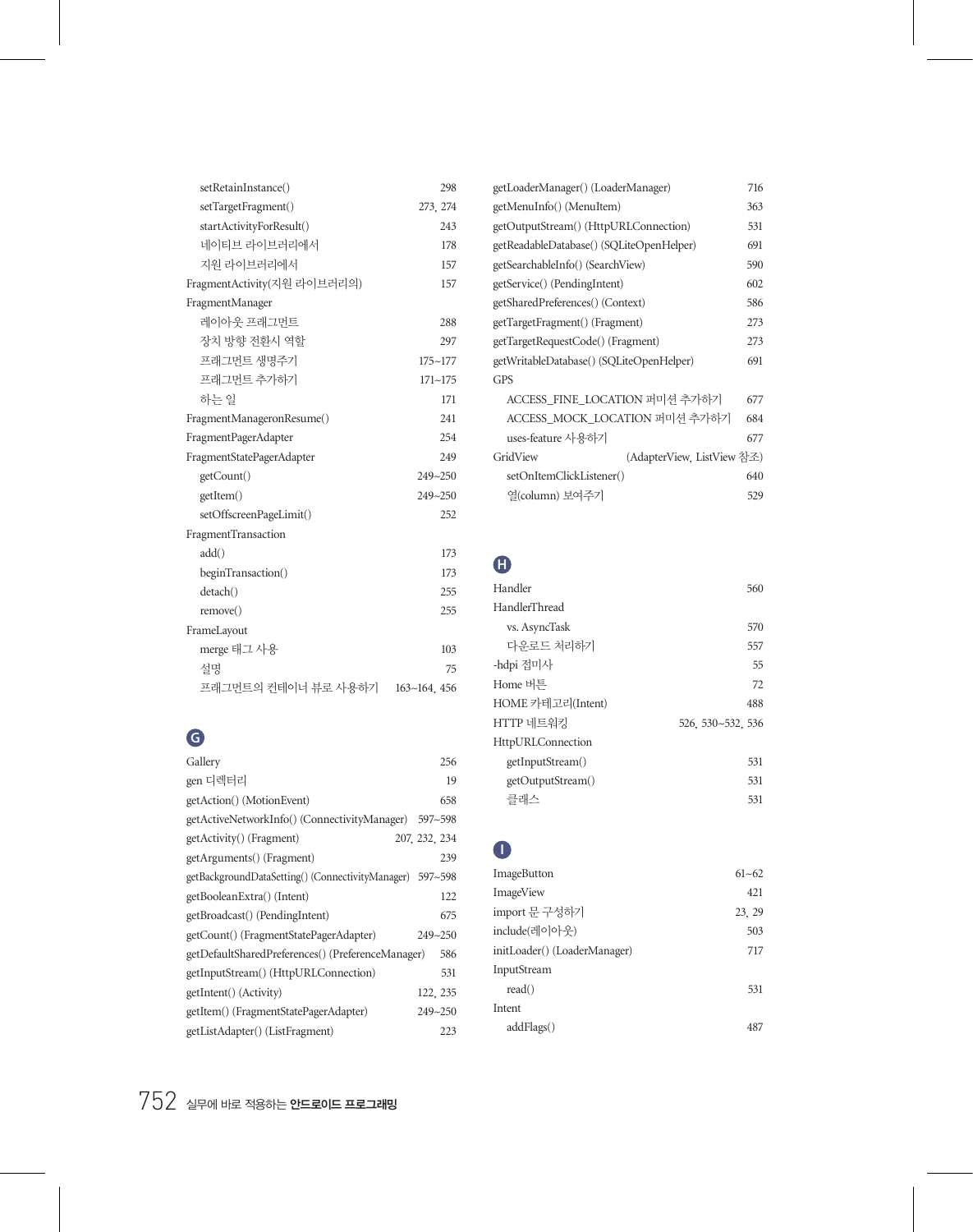| createChooser()                    | $445 - 446$ |
|------------------------------------|-------------|
| getBooleanExtra()                  | 122         |
| put Extra()                        | 121, 234    |
| setClassName()                     | $483 - 484$ |
| setComponent()                     | 484         |
| 생성자                                | 117         |
| <b>IntentService</b>               | 593         |
| invalidate() (View)                | 662         |
| invalidateOptionsMenu() (Activity) | 607         |
| is 접두사(변수명에서)                      | $39 - 40$   |

#### **J**

| JavaScript Object Notation       | (JSON 참조)   |
|----------------------------------|-------------|
| JSON(JavaScript Object Notation) |             |
| toISON()                         | 347         |
| vs. SOLite                       | 687         |
| 로딩                               | $351 - 353$ |
| 앤 데이터 저장                         | $345 - 349$ |
| 것의                               | 344         |
| 직렬화(serialization)               | 347         |
| <b>JSONArray</b>                 | 347         |
| <b>ISONObject</b>                | 347         |
|                                  |             |

## **L**

| -land 수식자            | 75               |
|----------------------|------------------|
| LAUNCHER 카테고리        | 479              |
| layout 매개변수(layout_) | 189              |
| layout_weight 속성     | 197              |
| LayoutInflater       | 33, 169          |
| -ldpi 접미사            | 55               |
| LinearLayout         | 10, 13           |
| Lint Warnings 뷰      | 102              |
| lint                 | (아드로이드 Lint 찪조)  |
| ListFragment         |                  |
| getListAdapter()     | 223              |
| ListView             | 207              |
| onListItemClick()    | $222 - 223$      |
| setListAdapter()     | 219              |
| 생성하기                 | $206 - 207$      |
| 정의                   | 206              |
| 지워 라이브러리 클래스         | 206              |
| 호화성                  | 206              |
| ListView             | (AdapterView 참조) |

| 146   | setChoiceMode()                | 365           |
|-------|--------------------------------|---------------|
| 122   | setEmptyView()                 | 342           |
| 234   | 기본 동작                          | 215           |
| 184   | 디폴트 구현                         | 207           |
| 184   | 복수 항목 선택 활성화하기                 | 365           |
| 117   | Loader                         | 715           |
| 593   | LoaderCallbacks                | 717           |
| 562   | onCreateLoader()               | 722           |
| 507   | onLoaderReset()                | 722           |
| $-40$ | onLoadFinished()               | 722           |
|       | LoaderManager                  | 716           |
|       | loadLabel() (ResolveInfo)      |               |
|       | LocationListener               | 672           |
| 조)    | LocationManager                | $672 - 675$   |
|       | Log                            | $64 - 65$     |
| 347   | Log.d()                        | 92            |
| 587   | LogCat(로그캣)                    | (로깅 참조) 67~73 |
| 353   | Looper                         | 556, 561      |
| 349   | LRU(least recently used) 캐싱 전략 | 571           |
| 344   | LRUCache                       | 571           |
| 347   |                                |               |
| 347   |                                |               |
| 347   | M                              |               |
|       |                                |               |

| m 접두사(변수명에서)       | 22           |
|--------------------|--------------|
| main 스레드           | 534          |
| MAIN 카테고리          | 130, 479     |
| makeText() (Toast) | 28           |
| match_parent       | 14           |
| -mdpi 접미사          | 55           |
| MediaPlayer        | 282          |
| create()           | 291          |
| release()          | 291          |
| stop()             | 291          |
| 개발자 문서             | 293          |
| 비디오 재생             | 294          |
| MenuItem           | 329, 362~363 |
| merge(레이아웃)        | 103, 507     |
| Message            | 560          |
| meta-data 태그       |              |
| searchable 요소      | $578 - 579$  |
| 부모 액티비티            | 334          |
| minSdkVersion      | 138          |
| MotionEvent        |              |
| getAction()        | 658          |
| 액셔                 | 658          |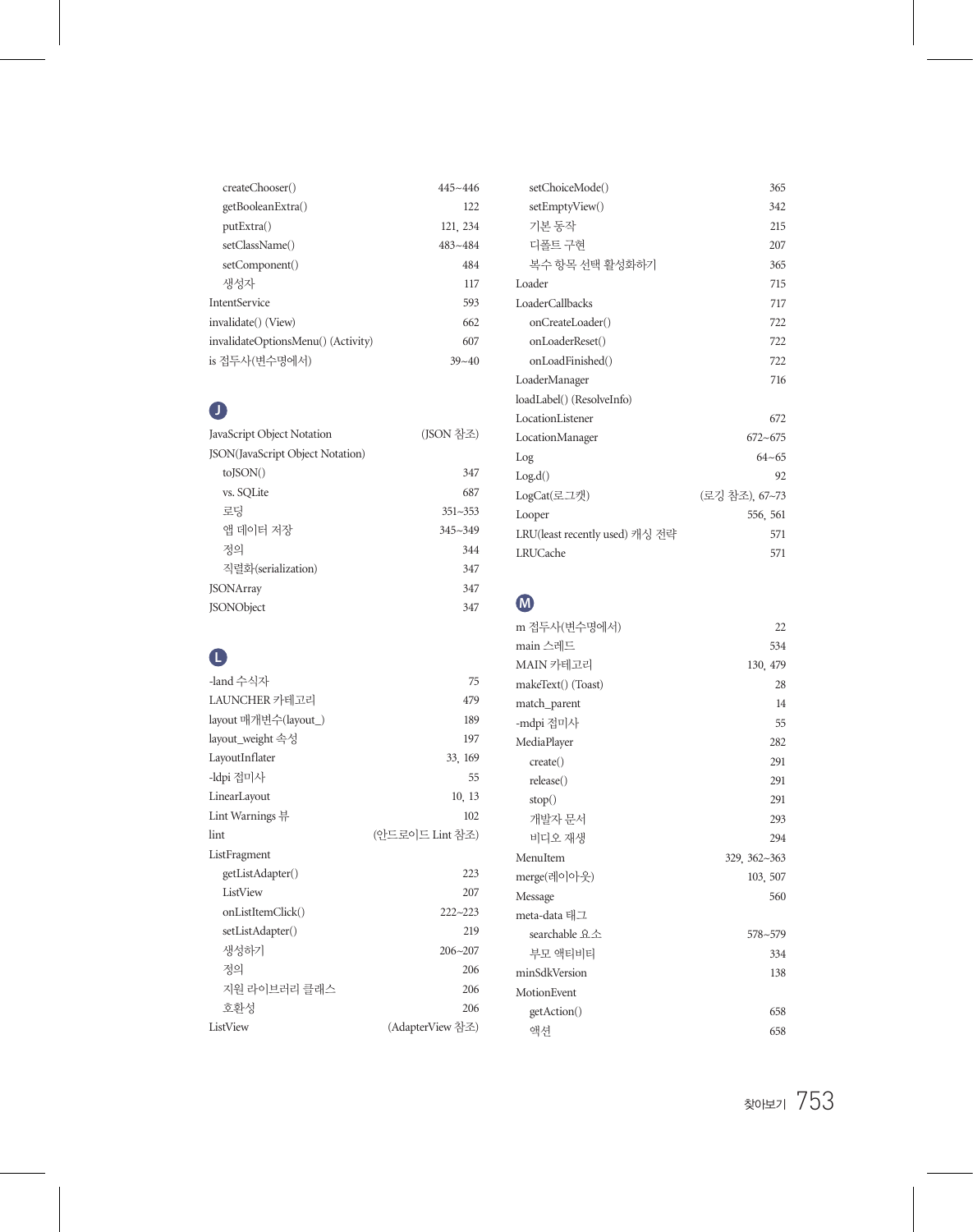| 클래스<br>658                                    |  |
|-----------------------------------------------|--|
| MVC(Model(모델)-View(뷰)-Controller(컨트롤러)) 42~44 |  |

## **N**

| 9-patch 이미지                         | $521 - 523$ |
|-------------------------------------|-------------|
| navigateUpFromSameTask() (NavUtils) | 335         |
| NavUtils                            |             |
| navigateUpFromSameTask()            | 335         |
| NetworkOnMainThreadException        | 534         |
| newInstance() (Fragment)            | 238         |
| Notification                        | 608         |
| NotificationManager                 | 609         |
| notify() (NotificationManager)      | 609         |
| NullPointerException                | 89          |

# **O**

| onActionItemClicked() (ActionMode.Callback) | 366          |
|---------------------------------------------|--------------|
| onActivityResult() (Activity)               | $127 - 128$  |
| onActivityResult() (Fragment)               | 269          |
| OnCheckedChangeListener 인터페이스               | 185          |
| onClick(View) (onClickListener)             | 26           |
| OnClickListener 인터페이스                       | 26           |
| onContextItemSelected() (Fragment)          | 360, 362~363 |
| onCreate() (Fragment)                       | 168          |
| onCreate() (SQLiteOpenHelper)               | 691          |
| onCreate(Bundle) (Activity)                 | 19.64        |
| onCreateActionMode() (ActionMode.Callback)  | 366          |
| onCreateContextMenu() (Fragment)            | 360          |
| onCreateDialog() (DialogFragment)           | 262          |
| onCreateLoader() (LoaderCallbacks)          | 722          |
| onCreateOptionsMenu() (Fragment)            | 325, 328     |
| onCreateOptionsMenu() (Action)              | 325          |
| onCreateView() (Fragment)                   | 168          |
| onDestroy() (Activity)                      | 64           |
| onDestroyActionMode() (ActionMode.Callback) | 366          |
| onDraw() (View)                             | 664          |
| onHandleIntent() (IntentService)            | 594          |
| onItemCheckedStateChanged()                 |              |
| (MultiChoiceModeListener)                   | 367          |
| onListItemClick() (ListFragment)            | $222 - 223$  |
| onLoaderReset() (LoaderCallbacks)           | 722          |
| onLoadFinished() (LoaderCallbacks)          | 722          |
| onLocationChanged() (LocationListener)      | 672          |

| onOptionsItemSelected() (Fragment)          | 329             |
|---------------------------------------------|-----------------|
| OnPageChangeListener interface (ViewPager)  | 253             |
| onPageScrolled() (ViewPager)                | 253             |
| onPageScrollStateChanged() (ViewPager)      | 254             |
| onPageSelected() (ViewPager)                | 253             |
| onPause() (Activity)                        | 64              |
| onPostExecute() (AsyncTask)                 | 547             |
| onPrepareActionMode() (ActionMode.Callback) | 366             |
| onPrepareOptionsMenu() (Fragment)           | 607             |
| onProgressChanged() (WebChromeClient)       | 648             |
| onProgressUpdate() (AsyncTask)              | 549             |
| onReceivedTitle() (WebChromeClient)         | 648             |
| onRestoreStateInstance() (View)             | 666             |
| onResume() (Activity)                       | 64, 241         |
| onResume() (FragmentManager)                | 241             |
| onSaveInstanceState()                       | 302~304         |
| onSaveInstanceState() (Activity)            | 78~80, 302, 304 |
| onSaveInstanceState() (Fragment)            | 168, 297        |
| onSaveStateInstance() (View)                | 666             |
| onSearchRequested() (Activity)              | 576             |
| onStart() (Activity)                        | 64              |
| onStop() (Activity)                         | 64              |
| onTextChanged() (TextWatcher)               | 171             |
| onTouchEvent() (View)                       | 658             |
| OnTouchListener (View)                      | 658             |
| onUpgrade() (SQLiteOpenHelper)              | 690             |
| open() (Camera)                             | 388             |
| openConnection() (URL)                      | 531             |
| openFileInput()                             | 352             |
| @Override                                   | 67              |
| OutputStream                                | 347             |
| OutputStreamWriter                          | 347             |

## **P**

| PackageManager          |         |
|-------------------------|---------|
| queryIntentActivities() | 451     |
| 메타데이터                   | 334     |
| 클래스                     | 451     |
| Paint                   | 663     |
| Parcelable              | 666     |
| PendingIntent           |         |
| getBroadcast()          | 675     |
| getService()            | 602     |
| 상세내역                    | 603~604 |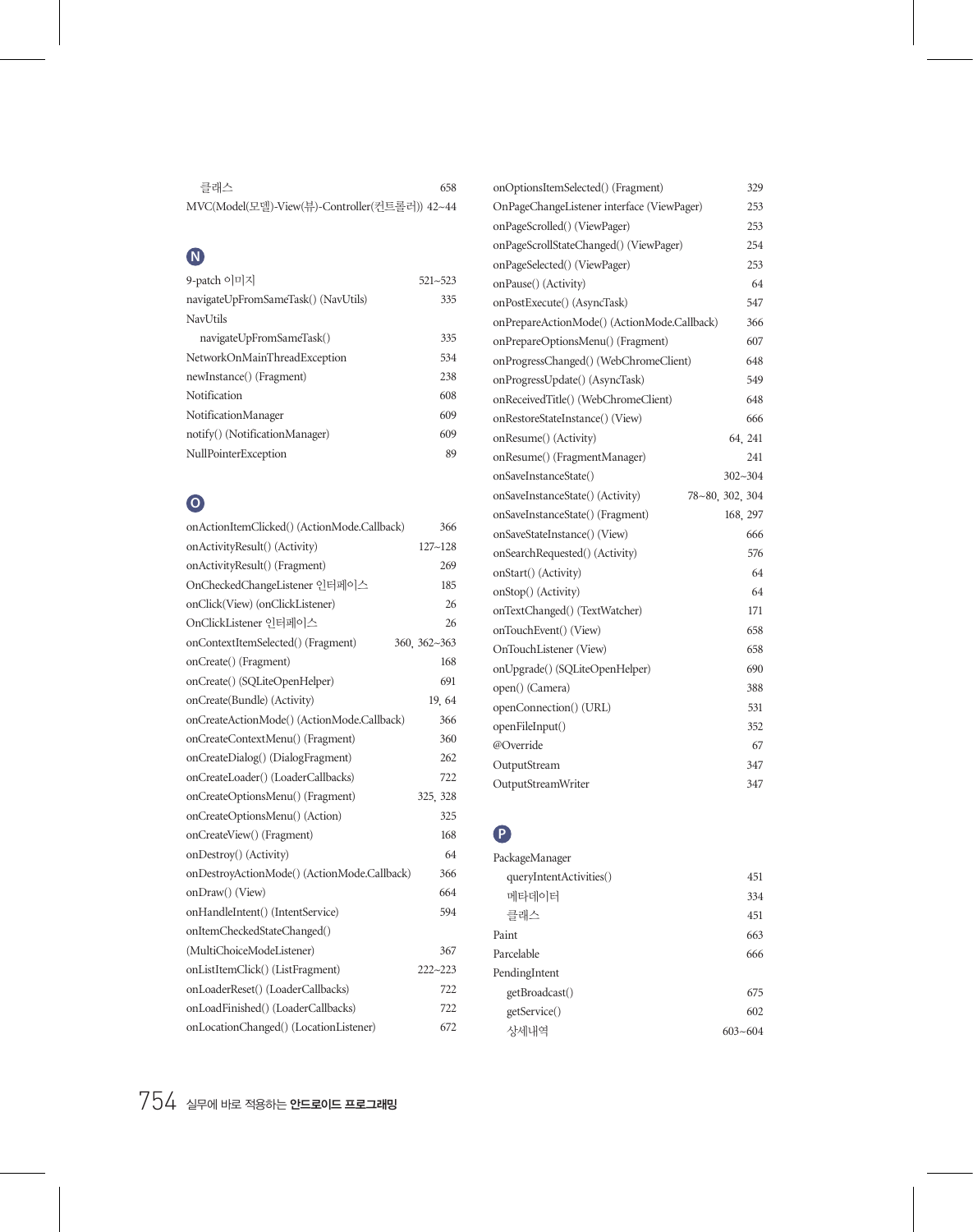| 위치 변경 데이터 처리                   | 672 |
|--------------------------------|-----|
| PointF                         | 659 |
| post() (Handler)               | 568 |
| PreferenceManager              |     |
| getDefaultSharedPreferences()  | 586 |
| ProgressBar                    | 406 |
| publish Progress() (AsyncTask) | 549 |
| putCharSequence(); (Bundle)    | 237 |
| put Extra() (Intent)           | 233 |
| putInt(); (Bundle)             | 237 |
| putSerializable() (Bundle)     | 237 |

# **Q**

| queryIntentActivities() (PackageManager) | 451 |
|------------------------------------------|-----|
|                                          |     |

# **R**

| R 클래스                                      | 19          |
|--------------------------------------------|-------------|
| randomUUID()                               | 160         |
| read() (InputStream)                       | 531         |
| Recents 버튼                                 | 72          |
| recycle() (Bitmap)                         | 426         |
| registerForContextMenu() (Fragment)        | $360 - 361$ |
| RelativeLayout                             | $225 - 226$ |
| release() (Camera)                         | 388         |
| release() (MediaPlayer)                    | 291         |
| remove() (FragmentTransaction)             | 255         |
| requestLocationUpdates() (LocationManager) | 674         |
| res/lavout 디렉터리                            | 19          |
| res/menu 디렉터리                              | 321         |
| res/raw 디렉터리                               | 283         |
| res/values 디렉터리                            | 19          |
| ResolveInfo                                | 480         |
| restartLoader() (LoaderManager)            | 717         |
| retainInstance 속성(Fragment)                | 297~298     |

# **S**

| s 접두사(변수명에서)            | $39 - 40$ |
|-------------------------|-----------|
| scale-independent pixel | (sp 참조)   |
| ScrollView              | 438       |
| SD카드                    | 344       |
| SDK 버저                  | (호화성 참조)  |
| 빌드 타깃                   | 138       |

| 설치하기                                                | xxxi             |
|-----------------------------------------------------|------------------|
| 안드로이드 버전 내역                                         | 134              |
| 코드명                                                 | 134              |
| 타깃 버전                                               | 138              |
| searchable.xml                                      | 578              |
| SearchView                                          |                  |
| getSearchableInfo()                                 | 590              |
| 결함                                                  | 591              |
| 클래스                                                 | 589              |
| selector(XML 요소)                                    | 369              |
| setArguments() (Fragment)                           | 237              |
| setChoiceMode() (ListView)                          | 365              |
| setClassName() (Intent)                             | $483 - 484$      |
| setComponent() (Intent)                             | 484              |
| setContentView() (Activity)                         | 19               |
| setDisplayHomeAsUpEnabled() (ActionBar)             | 331~332          |
| setEmptyView() (AdapterView)                        | 342              |
| setHasOptionsMenu() (Fragment)                      | 326              |
| setJavaScriptEnabled() (WebSettings)                | 645              |
| setListAdapter() (ListFragment)                     | 219              |
| setOffscreenPageLimit() (FragmentStatePagerAdapter) | 252              |
| setOnClickListener()                                | 25               |
| setOnItemClickListener() (GridView)                 | 640              |
| setOnTouchListener() (View)                         | 658              |
| setPositiveButton() (AlertDialog. Builder)          | 263              |
| setPreviewDisplay() (Camera)                        | 393              |
| setRepeating() (AlarmManager)                       | 602              |
| setResult() (Activity)                              | 125~127, 243     |
| setRetainInstance() (Fragment)                      | 298              |
| setTargetFragment() (Fragment)                      | 273              |
| setText() (TextView)                                | 123              |
| setTitle() (AlertDialog.Builder)                    | 262              |
| setType() (SurfaceHolder)                           | 390              |
| setView() (AlertDialog.Builder)                     | 265              |
| SharedPreferences.Editor                            | 587              |
| SharedPreferences                                   | 586              |
| shouldOverrideUrlLoading() (WebViewClient)          | 645              |
| show() (Toast)                                      | 28               |
| show() (DialogFragment)                             | 263~264          |
| SingleFragmentActivity                              | 210~213, 455~456 |
| sp(scale-independent pixel)                         | 188              |
| SQLite                                              | 687~712          |
| SQLiteDatabase query() (SQLiteDatabase)             | 707              |
| SQLiteOpenHelper                                    | 690              |
| startActionMode() (Activity)                        | 371              |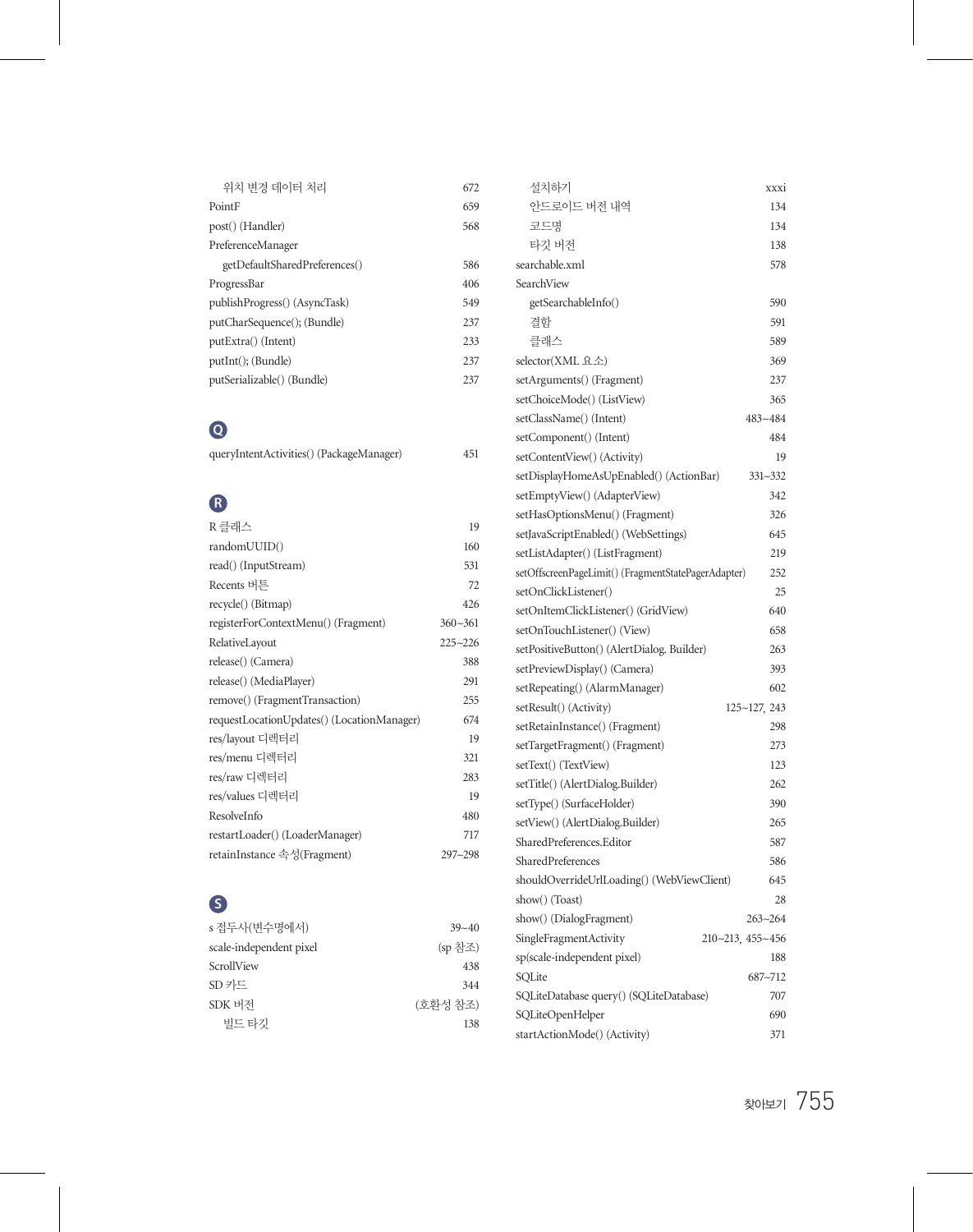| startActivity() (Activity)          | 116         |
|-------------------------------------|-------------|
| startActivityForResult() (Activity) | 124         |
| startActivityForResult() (Fragment) | 243         |
| startPreview() (Camera)             | 393         |
| startSearch() (Activity)            | 592         |
| stop() (MediaPlayer)                | 291         |
| stopPreview() (Camera)              | 393         |
| strings.xml                         | 16          |
| styles.xml                          | 501         |
| @SuppressLint("HandlerLeak")        | 564         |
| @SuppressWarnings("deprecation")    | 390~391     |
| @SuppressWarnings("unchecked")      | 564         |
| SupportMapFragment                  | 735         |
| Surface                             |             |
| SurfaceHolder 인터페이스                 |             |
| setType()                           | 390         |
| 사용하기                                | $390 - 394$ |
| SurfaceHolder.Callback 이터페이스        | $392 - 393$ |
| SurfaceView                         |             |
| getHolder()                         | 390         |
| SurfaceHolder                       | $390 - 394$ |
| 것의                                  | 383         |
| Surface생명주기                         | $390 - 392$ |
| Surface정의                           | 390         |
| Surface클라이어트                        | 390         |
| -sw600dp 접미사                        | 461         |

## **T**

| TableLayout       | 285         |
|-------------------|-------------|
| TableRow          | 285         |
| TAG 상수            | 65          |
| @TargetApi 주석     | $142 - 143$ |
| target SDK 버전     | 138         |
| targetSdkVersion  | 138         |
| <b>Text View</b>  |             |
| setText()         | 123         |
| 상속                | 62          |
| TextWatcher 인터페이스 | 171         |
| Toast             | 28          |

### **U**

| UI 스레드   | 535        |
|----------|------------|
| UI 프래그먼트 | (프래그먼트 참조) |

| Up 버튼                  | $330 - 332$ |
|------------------------|-------------|
| Uri. Builder           |             |
| appendQueryParameter() | 538         |
| URL                    |             |
| openConnection()       | 531         |
| 문자열로 URL 만들기           | 531         |
| <b>URLConnection</b>   | 531         |
| uses-feature           | 387         |
| uses-permission        | 387         |
| uses-sdk               | 137         |
| UUID.randomUUID()      | 160         |

#### **V**

| VideoView                  | 294         |
|----------------------------|-------------|
| View                       | (뷰. 위젯 참조)  |
| draw()                     | 663         |
| invalidate()               | 662         |
| OnClickListener 인터페이스      | 25          |
| onDraw()                   | 663         |
| onRestoreStateInstance()   | 666         |
| onSaveStateInstance()      | 666         |
| onTouchEvent()             | 658         |
| setOnTouchListener()       | 658         |
| 서브 클래스들                    | 62          |
| ViewGroup                  | 13, 75      |
| ViewPager                  | $245 - 258$ |
| OnPageChangeListener       | 253         |
| onPageScrolled()           | 253         |
| onPageScrollStateChanged() | 254         |
| onPageSelected()           | 253         |
| 상세 설명                      | 256         |
| 지워 라이브러리                   | 249         |

## **W**

| 648 |
|-----|
| 648 |
| 646 |
| 645 |
|     |
| 641 |
| 648 |
| 645 |
|     |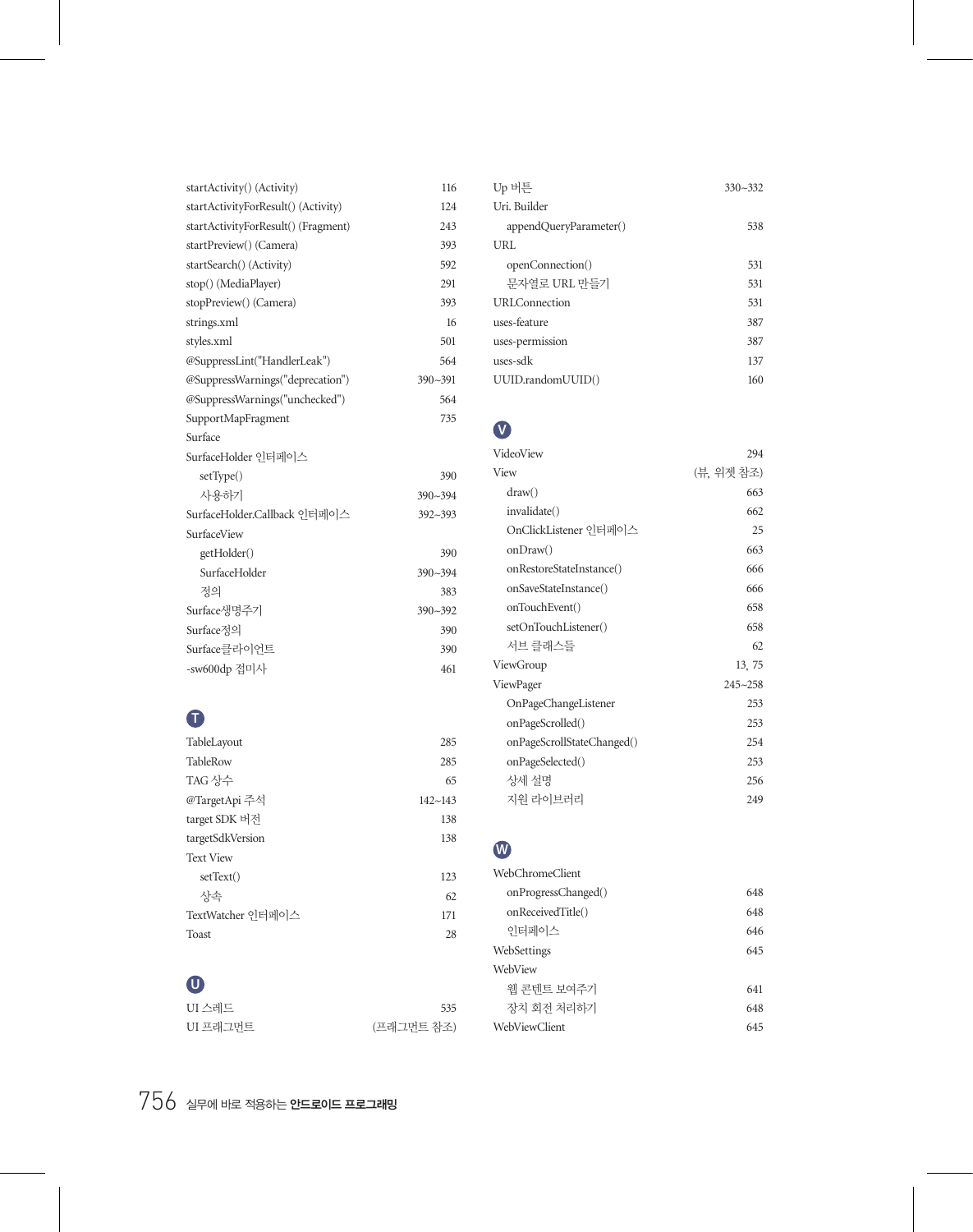| wrap_content | 14  |
|--------------|-----|
| Writer       | 347 |

# **X**

| -xlarge 접미사     | 461           |
|-----------------|---------------|
| XML             |               |
| 리소스 참조하기        | $57 - 58$     |
| 아드로이드 네임스페이스    | 13            |
| XML drawable    | (drawable 참조) |
| XML 파싱(parsing) | 541           |
| XmlPullParser   | 541           |

## $\bullet$

| 가상 장치                                          | (에뮬레이터 참조)  |
|------------------------------------------------|-------------|
| 생성하기                                           | 30          |
| 태블릿용                                           | 454         |
| 개발자 문서                                         | $144 - 147$ |
| 검색(search)                                     |             |
| SearchManager 서비스 사용하기                         | 579         |
| 구성하기                                           | 579         |
| 동작 방법                                          | 582         |
| 메타데이터                                          | 579~580     |
| 에뮬레이터 구성하기                                     | 581         |
| 인텐트 필터                                         | 578~579     |
| 하드웨어 버튼                                        | 576         |
| 허니콤 이후 버전의 검색                                  | 589         |
| 검색 가능 액티비티                                     | 578         |
| 게터(getter)와 세터(setter) 메서드 생성하기 39~41, 160~161 |             |
| 결과 코드(Activity)                                | 125         |
| 계조도 drawable                                   | 512, 518    |
| 계층적 내비게이션(hierarchical navigation)             | $330 - 336$ |
| 공유 프레퍼런스(shared preference)                    | 586~588     |
| 구글 API                                         | 140, 668    |
| 구글 맵(Map) API                                  | 731~733     |
| 구글 플레이 서비스 SDK                                 | 732         |
| 구성 수식자                                         |             |
| 구성 수식자 내역                                      | 310         |
| 복합 구성 수식자                                      | 312~313     |
| 우선수위                                           | $311 - 315$ |
| 장치 언어                                          | 307         |
| 것의                                             | 75          |
| 화면 밀도                                          | 55, 309     |
| 화면 방향                                          | 75          |

| 화면 크기       | $460 - 462$ , 473    |
|-------------|----------------------|
| 그래픽 레이아웃 도구 | $191 \sim 192$ , 317 |
| 그림자 효과 추가하기 | 516                  |

# $\bullet$

| 내부 스토리지             | $343 - 344$       |
|---------------------|-------------------|
| 내비게이셔 타입            | 330               |
| 네임스페이스(안드로이드 XML에서) | 13                |
| 네트워크 가용성 확인         | 597               |
| 네트워킹(HTTP)          | 526, 530~532, 536 |

# ㄷ

| 대화상자        | $259 - 260$     |
|-------------|-----------------|
| 데이터베이스      | $687 - 705$     |
| 디버그 뷰       | 95              |
| 디버깅         | (안드로이드 Lint 참조) |
| R 클래스       | $103 - 104$     |
| 디버거 중지시키기   | 97              |
| 디버거로 앱 실행하기 | 95              |
| 빌드 에러       | 103             |
| 실행 중다       | 90              |
| 오작동         | 90              |
| 디폴트 리소스     | 309             |

# ㄹ

| 라이브러리 프로젝트                        | $374 - 380$      |
|-----------------------------------|------------------|
| 레이아웃(그래픽 레이아웃 도구, 레이아웃 속성, 위젯 참조) |                  |
| include 태그                        | 503              |
| merge 태그                          | 507              |
| XML로 정의하기                         | $12 - 15$        |
| 대체 레이아웃                           | 74~76            |
| 루트 요소                             | 13               |
| 미리보기                              | 17, 110~111, 317 |
| 복수의 레이아웃 관리                       | 199              |
| 뷰 계층구조                            | 13               |
| 새로 생성하기                           | 107              |
| 안드로이드의 디자인 지침                     | 188              |
| 이름 짓기                             | 6, 108           |
| 인플레이팅                             | 19, 169          |
| 정의                                | 2                |
| 테스트하기                             | 317              |
| 풍경(landscape) 레이아웃                | $74 - 76$        |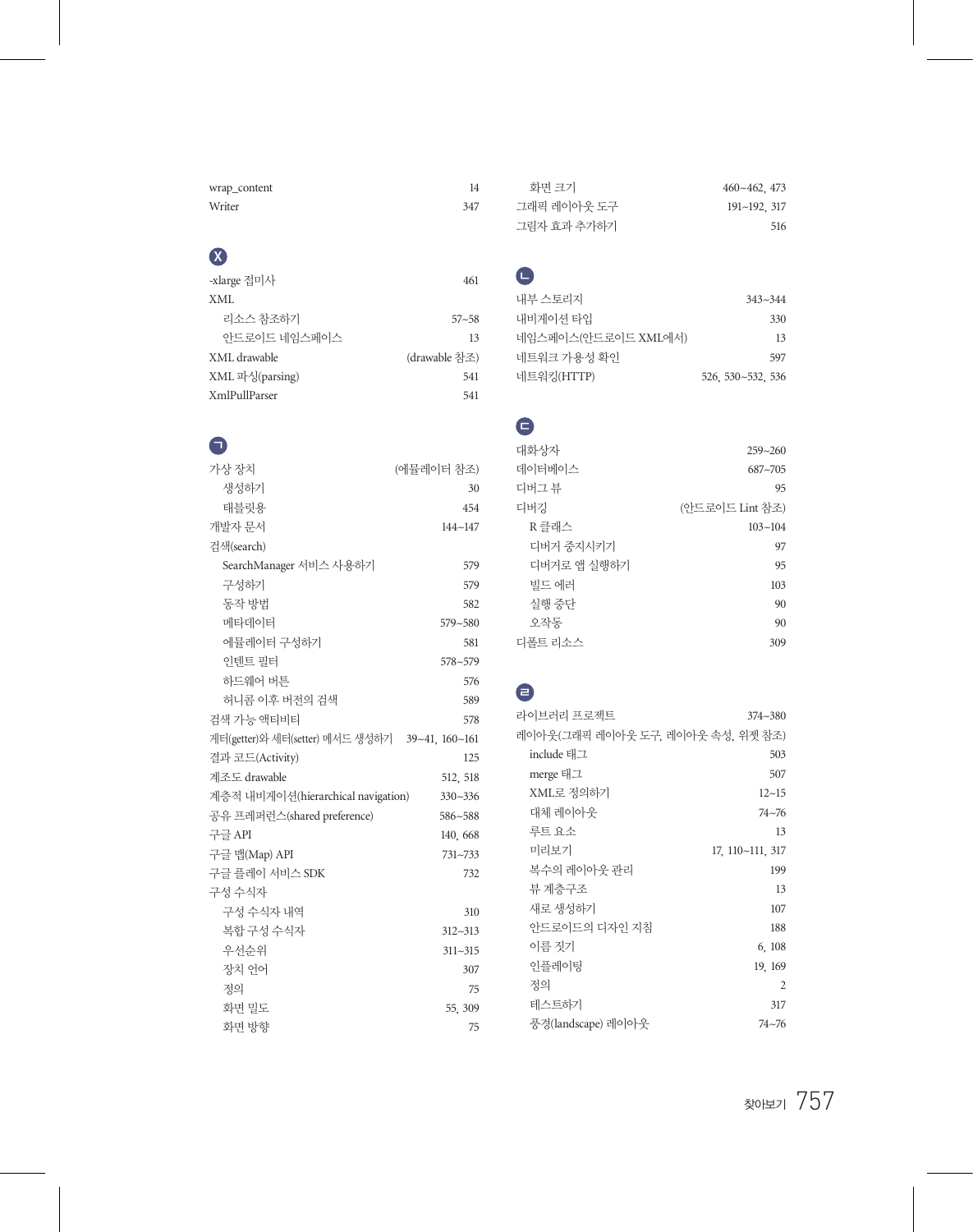| 레이아웃 속성                                 |             | 리소             |
|-----------------------------------------|-------------|----------------|
| android: layout_gravity                 | $75 - 76$   | $^{+}$         |
| android:contentDescription              | 62          | 노              |
| android:drawable                        | 369         | Ŧ              |
| android:drawablePadding                 | 58          | 리스             |
| android:drawableRight                   | 58          | $\frac{1}{2}$  |
| android:focusable                       | 229         | $\frac{1}{2}$  |
| android:icon                            | 323         | ろ              |
| android:layout_height                   | 14          | Ξ              |
| android:layout_weight                   | 197~199.384 | 리스             |
| android:layout_width                    | 14, 384     | $\overline{z}$ |
| android:orientation                     | 15          | 上              |
| android:padding                         | 190         | Ò              |
| android:stretchColumns                  | 498         | Ò              |
| android:stretchMode                     | 529         | है             |
| 호환성                                     | 323         | 리스             |
| 레이아웃 인플레이팅                              | 19, 169     | 비              |
| 레이아웃 프래그먼트                              | 288         | 소              |
| 레이어 리스트(drawable)                       | 516~517     | $\overline{z}$ |
| 로깅(logging)                             |             | 터              |
| Log.d()                                 | 92          | 혹              |
| TAG 상수                                  | 65          | 리스             |
| 레벨                                      | $83 - 84$   | 왼쪽             |
| 메서드                                     | $83 - 84$   | 리스             |
| 메시지                                     | 65          |                |
| 스택 기록의 로깅                               | $92 - 93$   |                |
| 예외의 로깅                                  | $92 - 93$   | Θ              |
| 로더(loader)                              | 715~729     | 마스             |
| 로컬 파일                                   | (앱 데이터 참조)  | 매니             |
| 론처 액티비티                                 | $129 - 130$ | Α              |
| 론칭 모드                                   |             | G              |
| 검색을 위한                                  | 579         | u              |
| 론칭 모드의 타입                               | 583~584     | u              |
| 리소스(구성 수식자, drawable, 레이아웃, 메뉴, 문자열 참조) |             | u              |
| XML에서 참조하기                              | 57          | 너              |
| 대체 리소스                                  | $310 - 315$ | 빝              |
| 디렉터리 구조                                 | 316         | 亽              |
| 디폴트 리소스                                 | 309         | $\overline{Q}$ |
| 리소스 위치                                  | 19          | 정              |
| 리소스 이름 짓기                               | $315 - 316$ | ヺ              |
| 뮤자열 리소스                                 | 16          | 매니             |
| 스타일                                     | $500 - 502$ | a              |
| 정의                                      | 19          | a1             |
| 지역화                                     | 308         | a1             |
| 추가하기                                    | 56          | a1             |
|                                         |             |                |

| 리소스 ID                                  | $19 - 21$         |
|-----------------------------------------|-------------------|
| + 접두사                                   | 21, 226           |
| 복수의 레이아웃                                | 199               |
| 표현법                                     | 226               |
| 리스너(listener)                           |                   |
| 위젯에 설정하기                                | $24 - 29$         |
| 이터페이스                                   | 25                |
| 것의                                      | $24 - 25$         |
| 프래그먼트에 설정하기                             | 170               |
| 리스트<br>(어댑터, ListFragment, ListView 참조) |                   |
| 기본 메커니즘                                 | $215 - 223$       |
| 보여주기                                    | 201               |
| 어댑터 설정하기                                | 219               |
| 어댑터 얻기                                  | 223               |
| 항목 데이터 얻기                               | 217               |
| 리스트 항목                                  |                   |
| 배경 변경                                   | 369               |
| 선택 항목 처리하기                              | 222~223, 369      |
| 커스터마이즈해서 보여주기                           | 223               |
| 텍스트 설정하기                                | 221               |
| 활성화 상태                                  | 369               |
| 리스트 항목을 길게 누르기(에뮬레이터에서는 마우스             |                   |
| 왼쪽 버튼을 길게 누름)                           | 363               |
| 리스트~디테일 인터페이스                           | 149, 245, 453~468 |

| 마스터~디테일 이터페이스              | 149, 245, 453~468 |
|----------------------------|-------------------|
| 매니페스트                      | (매니페스트 속성 참조)     |
| Activity 선언하기              | 113               |
| GPS 퍼미션 추가하기               | 677               |
| uses-feature               | 387               |
| uses-permission            | 387               |
| uses-sdk                   | 137               |
| 네트워크 퍼미션 추가하기              | 532               |
| 빌드 절차                      | $32 - 34$         |
| 서비스 추가하기                   | 595               |
| 아드로이드 버저                   | 137               |
| 정의                         | 113               |
| 카메라 퍼미션 추가하기               | 387               |
| 매니페스트 속성                   |                   |
| android: configChanges     | 649               |
| android: protectionLevel   | $629 - 630$       |
| android: resource          | 580               |
| android: screenOrientation | 387               |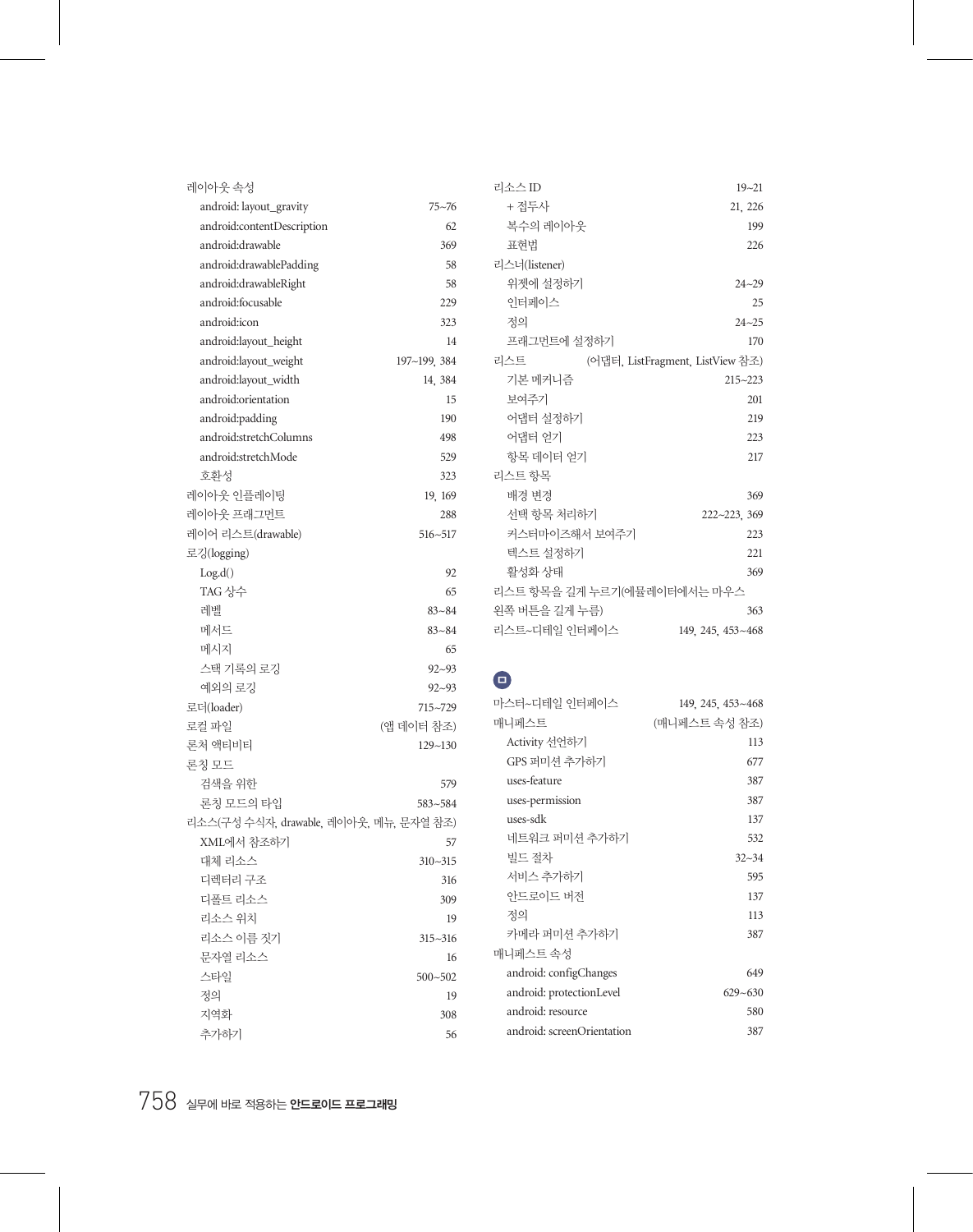| android:theme     |                          | 286~287                   | 보호 수준(protection level) 값 내역       | $629 - 630$      |
|-------------------|--------------------------|---------------------------|------------------------------------|------------------|
| 맵(map)            |                          |                           | 뷰                                  | (위젯, 레이아웃 참조)    |
| 경로 보여주기           |                          | 739                       | 단순 뷰 vs. 복합 뷰                      | 655              |
| 라이브 위치 변경         |                          | 745                       | 생성하기                               | 655              |
| 위치를 보여주기          |                          | 734                       | 커스텀 뷰                              | $655 - 657$      |
| 표식 추가하기           |                          | 744                       | 터치 이벤트                             | $658 - 662$      |
| 메뉴                |                          | (액션 바, 컨텍스트 메뉴, 옵션 메뉴 참조) | 뷰 객체                               | $42 - 43$        |
|                   | android: actionViewClass | 589                       | 뷰 계층                               | $42 - 43$        |
| XML 파일 생성하기       |                          | 321~322                   | 브로드캐스트 수신자                         |                  |
| XML로 정의하기         |                          | 322                       | 구현하기                               | $618 - 621$      |
| 검색 관련             |                          | 589                       | 동적 브로드캐스트 수신자                      | $624 - 626$      |
| 메뉴 리소스            |                          | 322                       | 등록하기                               | $619 - 620$      |
| 메시지               |                          | $560 - 570$               | 사용하기                               | $621 - 622$      |
| 메시지 루프            |                          | 556                       | 오래 실행되는 태스크                        | 635              |
| 메시지 큐             |                          | 556                       | 위치 데이터 변경                          | $694 - 697$      |
| 메시지 핸들러           |                          | $560 - 570$               | 인텐트 필터                             | 620              |
| 명시적 인텐트           |                          |                           | 정의                                 | $617 - 618$      |
| 런타임 시에 생성하기       |                          | 483                       | 퍼미셔                                | $627 - 630$      |
| 목적                |                          | 119                       | 브로드캐스트 인텐트                         |                  |
| 생성하기              |                          | 117                       | 순차적 브로드캐스트                         | $630 - 635$      |
| 모델 객체             |                          | 42                        | 전달하기                               | $623 - 624$      |
| 모델 계층             |                          | 42                        | 정의                                 | $617 - 618$      |
| 모션 이벤트 및 처리       |                          | $658 - 662$               | 코드에서 등록하기                          | $624 - 626$      |
| 목표(target) 프래그먼트  |                          | 273                       | 퍼미션                                | $627 - 630$      |
| 문자열 리소스           |                          |                           | 비디오 재생                             | 281, 294         |
| 생성하기              |                          | 16                        | 빌드 SDK 버전                          | 138              |
| 정의                |                          | 15                        | 빌드 절차                              | $32 - 33$        |
| 참조하기              |                          | 58                        | 빌드 타깃                              | 138              |
| 문자열 파일            |                          |                           |                                    |                  |
| 디폴트 문자열 파일        |                          | $15 - 16$                 |                                    |                  |
| 정의                |                          | 15                        | $\left  \mathcal{K} \right\rangle$ |                  |
|                   |                          |                           | 사용자 인터페이스                          |                  |
|                   |                          |                           | 레이아웃으로 정의하기                        | $8 - 17$         |
| O                 |                          |                           | 스타일(style)                         | 500~501, 512~516 |
| 배포 키(release key) |                          | 32                        | 정의                                 | $2 - 3$          |
| 백그라운드 스레드         |                          |                           | 태블릿의 사용자 인터페이스                     | 454~466          |
| AsyncTask 사용하기    |                          | 532~534                   | 테마(theme)                          | 186, 286         |
| UI 변경하기           |                          | 546                       | 상태 리스트(state list) drawable        | 369, 516         |
| 전용 스레드            |                          | 555                       | 상태 바 및 감추기                         | 400              |
| 버튼                |                          |                           | 서비스                                |                  |
| ID 추가하기           |                          | 21                        | non-sticky 서비스                     | 612              |
| 변수(variables) 뷰   |                          | 96                        | sticky 서비스                         | 613              |
| 변수명               |                          |                           | 로컬 서비스                             | 614              |
| 작명 규칙             |                          | $39 - 40$                 | 매니페스트에 추가하기                        | 595              |

접두사 39~40

목적 594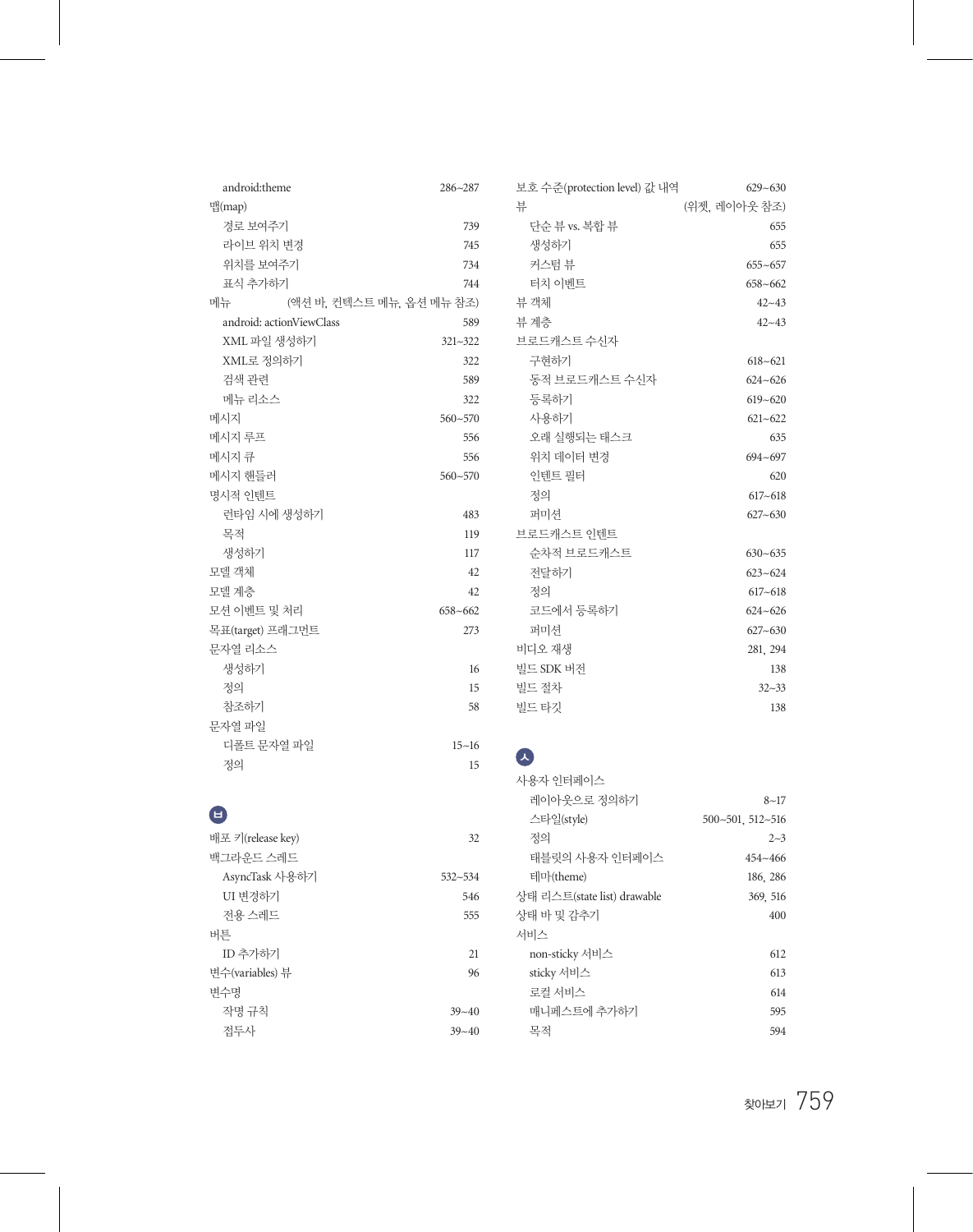| 바운드 서비스            | 613              |
|--------------------|------------------|
| 생명주기               | 611              |
| 워격 서비스             | 615              |
| 통지(notification)   | 608              |
| 선택기(chooser) 생성    | $445 - 446$      |
| 세터(setter) 메서드     | (게터와 세터 메서드 참조)  |
| 스레드                |                  |
| main 스레드           | 534              |
| UI(사용자 인터페이스)      | 535              |
| 메시지 큐              | 556              |
| 백그라우드              | (백그라운드 스레드 참조)   |
| 프로세스와 스레드          | 489~491          |
| 스타일(style)         | 500~501, 512~516 |
| 상속                 | 508              |
| 것의                 | 185              |
| 테마와 스타일            | $185 - 186$      |
| 스택 기록(stack trace) |                  |
| LogCat에서           | 89               |
| 로깃하기               | $92 - 93$        |
| 시스템 아이콘            | 324              |
| 실제 장치에서 앱 실행하기     | $53 - 54$        |
| 싱글톤(singleton)     | 203              |
|                    |                  |

## $\bullet$

| 아이콘                          | 324             |
|------------------------------|-----------------|
| 아드로이드 Lint                   |                 |
| @SuppressLint("HandlerLeak") | 564             |
| @TargetApi annotation        | $142 - 143$     |
| 실행                           | 102             |
| 정적 부석기                       | 101             |
| 호환성 에러 억제하기                  | 142             |
| 호화성                          | $140 - 144$     |
| 안드로이드 SDK 매니저                | xxxii, 139, 732 |
| 아드로이드 XML 네임스페이스             | 13              |
| 안드로이드 개발자 문서                 | $144 - 147$     |
| 아드로이드 버전                     | (SDK 버전 참조)     |
| 안드로이드 코드명 버전                 | 134             |
| 안드로이드 펌웨어 버전                 | 134             |
| 암시적 이테트                      |                 |
| ACTION CALL 카테고리             | 452             |
| ACTION DIAL 카테고리             | 452             |
| ACTION PICK 카테고리             | 447             |
| ACTION SEND 카테고리             | 445             |
| AlarmManager로 전송하기           | 601             |

| 3                        | CATEGORY DEFAULT      | 479                   |
|--------------------------|-----------------------|-----------------------|
| l                        | vs. 명시적 인텐트           | 442                   |
| $\overline{5}$           | 구성요소                  | 442                   |
| 3                        | 데이터 타입                | 442                   |
| 5                        | 데이터                   | 442                   |
| )                        | 사용시 장점                | 435                   |
|                          | 액셔                    | 442, 478              |
| į                        | 카메라에서                 | 381                   |
| $\overline{5}$           | 카테고리                  | 442, 478              |
| 5                        | 애플리케이션 컨텍스트           | 594                   |
| )                        | 액셔 바                  |                       |
| L                        | android: showAsAction | 323                   |
| 5                        | 숨기기                   | 400                   |
| 3                        | 액션 바의 액션 뷰            | 589                   |
| $\overline{5}$           | 오버플로우 메뉴              | 322~323               |
| 5                        | 옵션 메뉴                 | 320                   |
|                          | 호환성                   | 372~373               |
| €                        | <b>애티비티</b>           | (Activity와 프래그먼트 참조)  |
| 3                        | back 스택               | 130~132, 484~485      |
| į                        | MVC의 컨트롤러             | 43                    |
| į                        | UI 유연성                | $150 - 151$           |
| 3                        | 검색 가능 액티비티            | $578 - 581$           |
|                          | 라벨(표시명)               | 480                   |
|                          | 로처                    | 129, 402              |
|                          | 메타데이터                 | 335                   |
| į                        | 명령행에서 실행시키기           | 402                   |
|                          | 상태                    | 64, 81                |
| $\ddagger$               | 새로운 태스크에서 시작시키기       | 486                   |
| 3                        | 생명주기 다이어그램            | 81                    |
| $\overline{c}$           | 생명주기                  | $63 - 64$ , $80 - 82$ |
|                          | 생명주기와 프래그먼트           | $176 - 177$           |
| $\overline{c}$           | 액티비티 레코드              | 81                    |
| $\ddagger$               | 액티비티 가의 데이터 전달        | 119~129               |
| $\overline{c}$           | 오버라이딩할 메서드들           | $63 - 64$             |
| 3                        | 자식                    | $106, 123 - 124$      |
| 7                        | 장치 회전                 | $73 - 77$             |
| )                        | 장치의 구성 변경 처리하기        | 648                   |
| $\ddagger$               | 정의                    | 2                     |
| 1                        | 태스크                   | 484~485               |
|                          | 프래그먼트 관리              | $462 - 472$           |
| $\overline{\phantom{a}}$ | 프래그먼트 트래잭셔            | 462                   |
| $\overline{c}$           | 프래그먼트를 호스팅하는 추상 액티비티  | $208 - 209$           |
| 7                        | 프래그먼트에서 시작시키기         | 232                   |
| $\overline{5}$           | 프래그먼트의 호스팅            | 154, 161~164, 288~289 |
|                          | 프로젝트에 추가하기            | $105 - 132$           |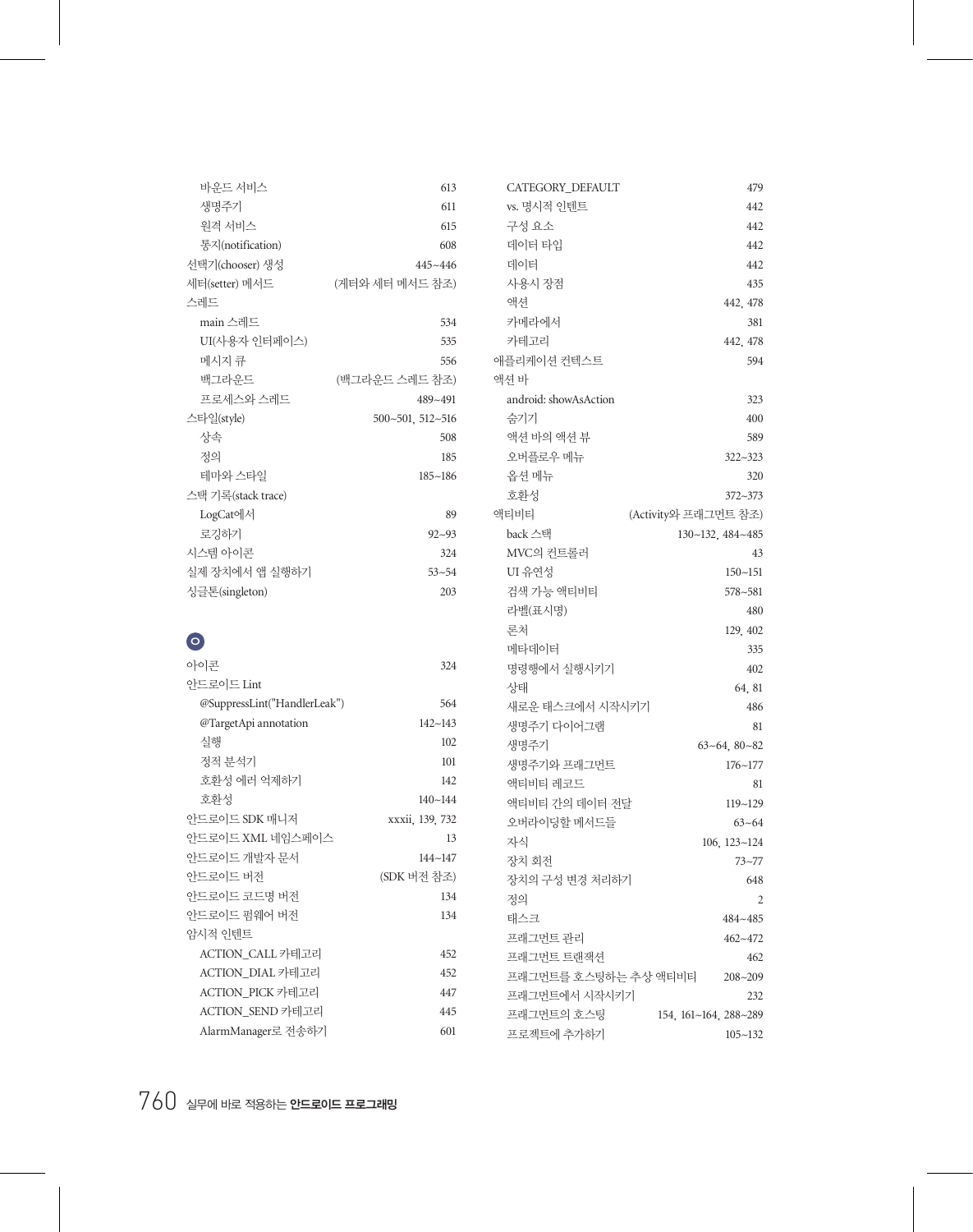| 현재의 태스크에서 시작시키기                | 485          | 정의                             | 319         |
|--------------------------------|--------------|--------------------------------|-------------|
| 액티비티 레코드                       | 81           | 항목들을 채우기                       | 324~325     |
| 앨리어스 리소스                       | 458~461      | 허니콤 이전 버전에서 액세스하기              | 327         |
| 앱 데이터                          |              | 허니콤 이전과 이후 버전의 동작              | 327         |
| JSON 파일로 저장하기                  | 345          | 호환성                            | 357         |
| onPause()에서 저장하기               | 350          | 외부 스토리지                        |             |
| 로딩하기                           | 351          | 사용하기                           | $353 - 354$ |
| 저장 시점                          | 348          | 정의                             | 343~344     |
| 앱 아이콘                          | $331 - 332$  | 확인하기                           | 354         |
| 어댑터                            |              | 요청 코드(Activity)                | 124         |
| 구현하기                           | 219          | 웹 렌더링 이벤트 및 응답하기               | $644 - 645$ |
| 어댑터 뷰                          | 217          | 웹 콘텐트                          |             |
| 정의                             | 217          | WebView에서 보여주기                 | 637         |
| 커스텀 어댑터 생성하기                   | 226          | 브라우저에서 보여주기                    | 637         |
| 언어 설정                          | 308          | 암시적 인텐트로 브라우징하기                | 640         |
| 에러                             | (디버깅 참조)     | 액티비티 내에서 보여주기                  | 641         |
| import 문 누락                    | 23           | 자바스크립트 활성화                     | $644 - 645$ |
| 에뮬레이터                          | (가상 장치 참조)   | 위젯(widget)                     |             |
| 실행하기                           | 30           | <b>Button</b>                  | 11, 62      |
| 장치 회전                          | 58           | CheckBox                       | 182         |
| 태블릿용 에뮬레이터                     | 454          | DatePicker                     | 265         |
| 엑스트라(extra)                    |              | EditText                       | 165         |
| 구조                             | 121          | FrameLayout                    | 75          |
| 데이터 쓰기                         | $121 - 122$  | ImageButton                    | $61 - 62$   |
| 이름 짓기                          | 121          | LinearLayout                   | 10, 13      |
| 읽기                             | 122          | ScrollView                     | 437~438     |
| 정의                             | $120 - 121$  | TableLayout                    | 285         |
| 키~값 쌍                          | 121          | TableRow                       | 285         |
| 연락처(contacts)                  |              | TextView                       | 10          |
| 데이터 가져오기                       | 449          | XML로 정의하기                      | $12 - 15$   |
| 퍼미셔                            | 450          | 뷰 계층구조                         | 13          |
| 영속(persistent) 데이터             |              | 뷰 계층의 역할                       | $42 - 43$   |
| ISON 사용                        | 343          | 속성(attribute)                  | 12, 189~190 |
| 공유 프레퍼런스(shared preference) 사용 | 586          | 정의                             | 9           |
| 예외 중단점                         | $98 - 99$    | 참조                             | 24          |
| 예외                             | $88 - 89$    | 패딩                             | 189~190     |
| 오디오 재생                         | 281, 290~293 | 프래그먼트에 연결하기                    | $170 - 171$ |
| 오버플로우 메뉴                       | 323          | 위치 변경                          | (GPS 참조)    |
| 옵션 메뉴                          |              | DDMS를 사용해서 가상 장치 테스트하기         | 684         |
| android: showAsAction          | 323          | TestProvider를 사용해서 실제 장치 테스트하기 | 684         |
| 동적으로 변경하기(허니콤 이후 버전)           | 607          | 마지막 인식 위치                      | $682 - 683$ |
| 동적으로 변경하기                      | 607          | 변경 데이터 전달 메커니즘                 | $672 - 673$ |
| 생성하기                           | $324 - 325$  | 브로드캐스트 변경 데이터 받기               | 675         |
| 선택 항목 판단하기                     | 329          | 테스트하기                          | 679         |
| 선택에 응답하기                       | 328          | 유보 프래그먼트                       | 297~304     |
|                                |              |                                |             |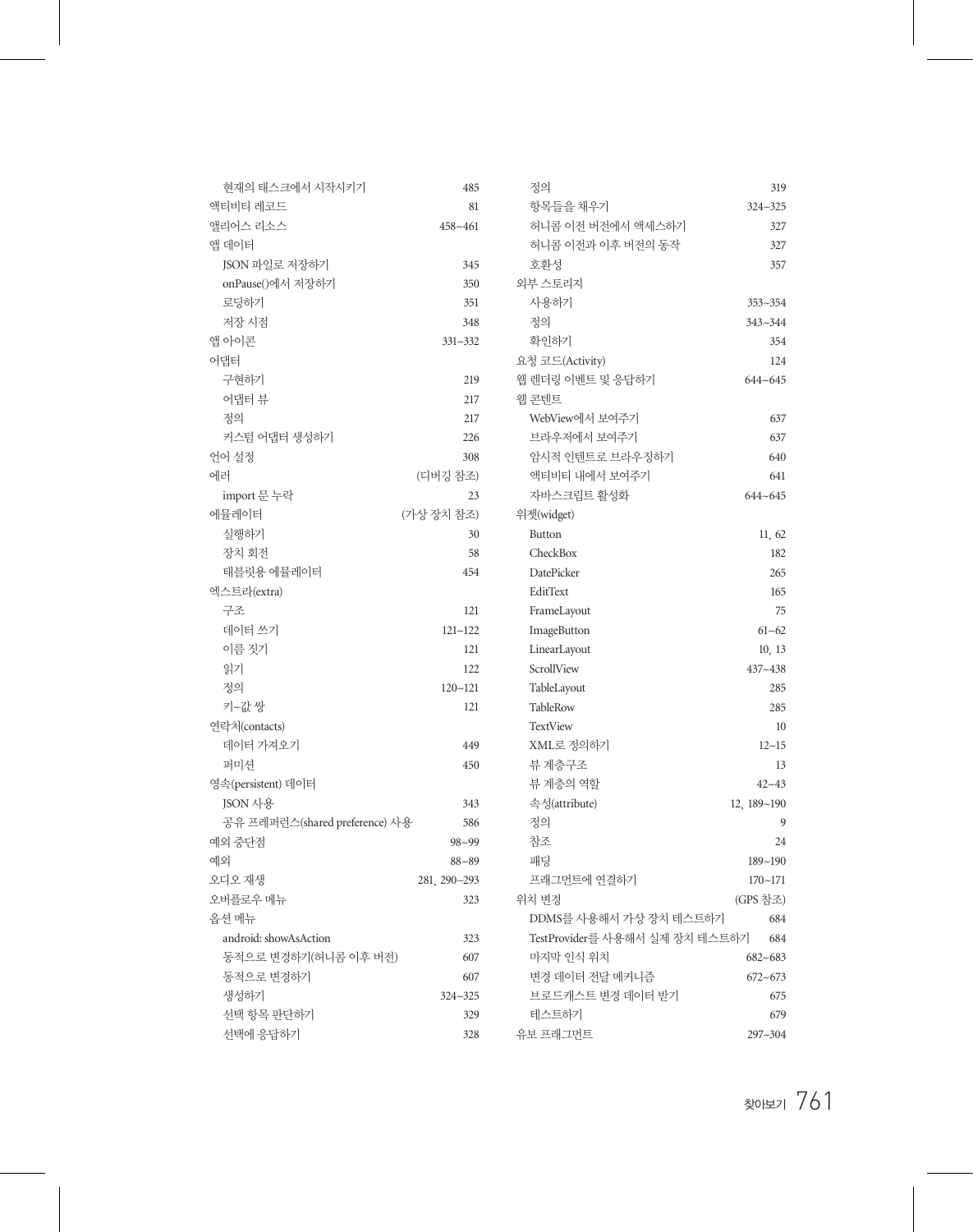| 이미지 처리                          | $422 - 427$     |
|---------------------------------|-----------------|
| 이스케이프 시쿼스(뮤자열에서)                | 47              |
| 이클립스(Eclipse)                   |                 |
| Debug(디버그) 뷰                    | 95              |
| Devices(장치) 뷰                   | 53.88           |
| import 문 구성하기                   | 23, 29          |
| Lint Warning <b>뷰</b>           | 102             |
| res/values 디렉터리                 | 17              |
| src 디렉터리                        | 18              |
| 게터(getter)와 세터(setter) 메서드 생성하기 | $39 - 41$ ,     |
| $160 - 161$                     |                 |
| 그래픽 레이아웃 도구                     | 191~192, 317    |
| 디버거                             | (디버깅 참조), 95~96 |
| 변수 뷰                            | 96              |
| 뷰 이동하기                          | $7 - 8,68$      |
| 뷰                               | 87              |
| 빌드 절차                           | $32 - 33$       |
| 새로운 클래스 생성하기                    | 38              |
| 설치                              | xxxi            |
| 에디터                             | 7               |
| 워크벤치 창                          | 7               |
| 자동완성 기능                         | $28 - 29$       |
| 코드 스타일 프레퍼런스                    | 40              |
| 탭 그룹                            | 7               |
| 패널, 크기 조정                       | 69              |
| 패키지 탐색기                         | 7               |
| 프레퍼런스                           | 40              |
| 익명의 내부 클래스                      | $24 - 26$       |
| 인셋(inset) drawable              | 516~517         |
| 인자 번들                           | 237~239         |
| 인텐트(브로드캐스트 인텐트, 명시적 인텐트, 엑스트라,  |                 |
| 암시적 인텐트. Intent 참조)             |                 |
| 암시적(implicit) vs. 명시적(explicit) | 435             |
| 이테트를 사용해서 액티비티끼리 소통하기           | 117, 118        |
| 인텐트 서비스                         |                 |
| 사용 목적                           | 594             |
| 커맨드 처리                          | 595             |
| 인텐트 필터                          |                 |
| <b>BOOT_COMPLETED</b>           | 620             |
| <b>MAIN</b>                     | 130             |
| <b>SEARCH</b>                   | 580             |
| SHOW_NOTIFICATION               | 625             |
| 설명                              | 441~442         |
| 일시적(temporal) 내비게이션             | 330             |

| I                   |
|---------------------|
| ٠<br>×<br>۰.<br>- 1 |

| 자동완성 기능 사용하기(이클립스)    | $28 - 29$   |
|-----------------------|-------------|
| 자바스크립트 객체 추가하기        | 649         |
| 자바스크립트 및 활성화          | $644 - 645$ |
| 작명 규칙                 |             |
| extra 이름 짓기           | 121         |
| 변수 이름 짓기              | 22, 40      |
| 클래스 이름 짓기             | 6           |
| 패키지 이름 짓기             | 3           |
| 장치                    |             |
| 가상장치                  | 30.454      |
| 구성 변경                 | 73          |
| 구성 어어 설정              | 308         |
| 하드웨어                  | 30          |
| 장치 구성 변경              | 73, 77, 299 |
| 장치 뷰                  | 53, 88      |
| 장치 회전(rotation)       |             |
| onSaveInstanceState() | $302 - 304$ |
| 액티비티 생명주기 관련          | $73 - 77$   |
| 장치 회전 시 데이터 저장        | $78 - 80$   |
| 프래그먼트가 나오기 이전         | 305         |
| 중다점                   | (디버깅 참조)    |
| 설정하기                  | $94 - 98$   |
| 예외 중다점                | $98 - 99$   |
| 제거하기                  | 99          |
| 지역화(localization)     | 308         |
| 지연 실행                 | $601 - 603$ |
| 지워 라이브러리              | $157 - 158$ |

#### $\bullet$

| 카메라           |             |
|---------------|-------------|
| Surface 클라이어트 | $391 - 394$ |
| 독점적 액세스 리소스   | 383, 388    |
| 매개변수          | 395, 411    |
| 미리보기 크기 설정하기  | 395         |
| 사진 크기 설정하기    | $411 - 412$ |
| 사진찍기          | $409 - 411$ |
| 암시적 이테트       | 381         |
| 액세스하기         | $388 - 391$ |
| 이미지 처리        | 422~427     |
| 이미지 파일 크기     | 381         |
| 종류            | 389, 399    |
| 퍼미셔           | 387         |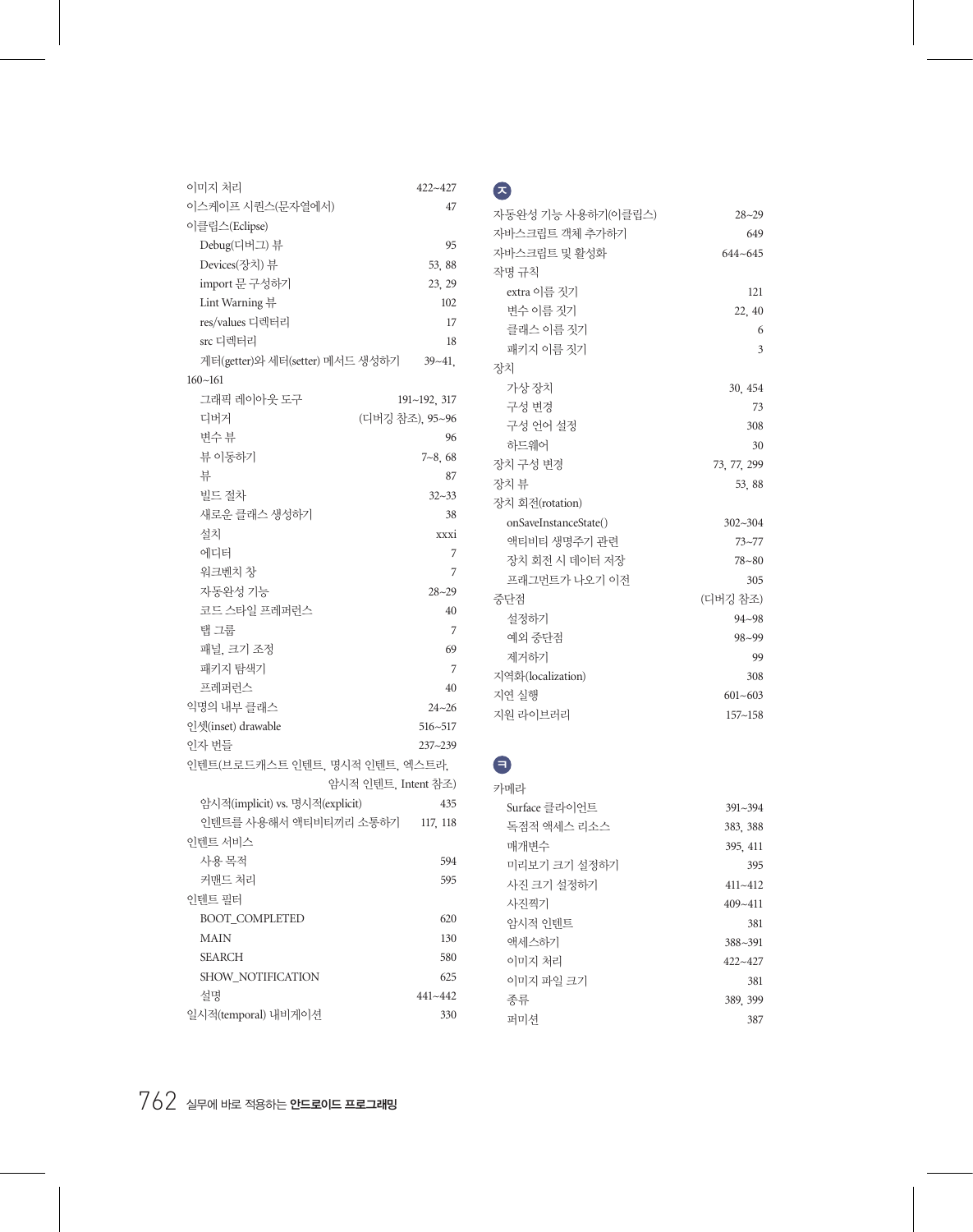| 호화성                               | 389          |
|-----------------------------------|--------------|
| 확인하기                              | 390, 399     |
| 캐싯                                | 571          |
| 커맨드(IntentService)                | 594          |
| 컨테이너 뷰                            | 163, 173~174 |
| 컨텍스트 메뉴                           |              |
| 구현하기                              | $359 - 363$  |
| 메뉴 정의하기                           | 359          |
| 사용예                               | 358          |
| 서택 항목 결정하기                        | 363          |
| 호화성                               | 358          |
| 커텍스트 액셔 모드                        |              |
| ListView에 구현하기                    | $365 - 368$  |
| 다른 뷰에 구현하기                        | 371          |
| 다중 서택 활성화하기                       | 365          |
| 메뉴 정의하기                           | 359          |
| 것의                                | 364          |
| 콜백 메서드들                           | $365 - 366$  |
| 커텍스트 액셔                           | 320, 357~358 |
| 컨텍스트 액션 바 (컨텍스트 액션 모드 참조) 358 364 |              |
| 커트롤러 갠체                           | 43           |
| 컥포너트                              | 117          |

## ㅌ

| 태블릿              |             |
|------------------|-------------|
| 에뮼레이터 생성하기       | 454         |
| 태블릿의 사용자 인터페이스   | $454 - 466$ |
| 태스크 매니저          | 72.485      |
| 태스크(task)        |             |
| vs. 프로세스         | 489~491     |
| 것의               | 484         |
| 태스크와 Back 버튼     | 484         |
| 터치 이베트           |             |
| 처리하기             | $658 - 662$ |
| 테마(theme)        | 186, 286    |
| 토스트(toast)       | $27 - 29$   |
| 통지(notification) | $608 - 609$ |

## ㅍ

| 파이널라이저 실행 | 426         |
|-----------|-------------|
| 파일 입출력    | $343 - 353$ |
| 파일 탐색기    | 100         |
| 패딩        | $189 - 190$ |
|           |             |

| 패키지 이름 짓기                     | 3                                |
|-------------------------------|----------------------------------|
| 퍼스펙티브(perspective)            |                                  |
| DDMS 퍼스펙티브                    | 87                               |
| 디버그 퍼스펙티브                     | 94                               |
| 자바 퍼스펙티브                      | 87                               |
| 재설정                           | 87                               |
| 정의                            | 87                               |
| 퍼스펙티브 간 전환                    | 87                               |
| 포맷 문자열                        | 440                              |
| 프래그먼트                         |                                  |
|                               | (프래그먼트 트랜잭션과 FragmentManager 참조) |
| Callbacks 인터페이스               | $463 - 472$                      |
| FragmentManager에 추가하기         | $171 - 177$                      |
| UI 유연성                        | $150 - 151$                      |
| vs. 액티비티                      | $150 - 151$                      |
| 같은 액티비티의 프래그먼트끼리 데이터 전달하기 268 |                                  |
| 결과 값 설정하기                     | $414 - 416$                      |
| 독립성 유지하기                      | 236                              |
| 레이아웃 프래그먼트                    | 163, 288~290                     |
| 레이아웃을 인플레이트하기                 | 169                              |
| 리스너 설정하기                      | 170                              |
| 사용이유                          | 150~151, 177                     |
| 생명주기 다이어그램                    | 176                              |
| 생명주기 메서드들                     | 176                              |
| 생명주기 메서드들을 구현하기               | 168                              |
| 생명주기                          | 162, 175~177, 289~290            |
| 생성하기                          | 165                              |
| 액티비티 기능 처리하기                  | 207                              |
| 액티비티 생명주기와 프래그먼트              | 176                              |
| 액티비티 시작시키기                    | 232                              |
| 액티비티 인텐트의 엑스트라 액세스하기          | 234                              |
| 액티비티에 기능 위임하기                 | 463                              |
| 위젯을 프래그먼트와 연결하기               | 170                              |
| 유보 프래그먼트                      | 297~304                          |
| 장치 방향 전환                      | 299~301, 305                     |
| 정의                            | 151                              |
| 지원 라이브러리의 프래그먼트 생성하기          | 167                              |
| 지워 라이브러리의 프래그먼트               | $157 - 158$                      |
| 커테이너 뷰                        | 163                              |
| 코드에서 추가하기                     | 163                              |
| 표준 라이브러리의 프래그먼트 사용하기          | 178                              |
| 프래그먼트 인자                      | 237~239                          |
| 프래그먼트 인자로 데이터 전달하기            | 269                              |
| 호스팅 옵션                        | 163                              |
| 호스팅                           | 153, 161~164, 288~290            |
|                               |                                  |